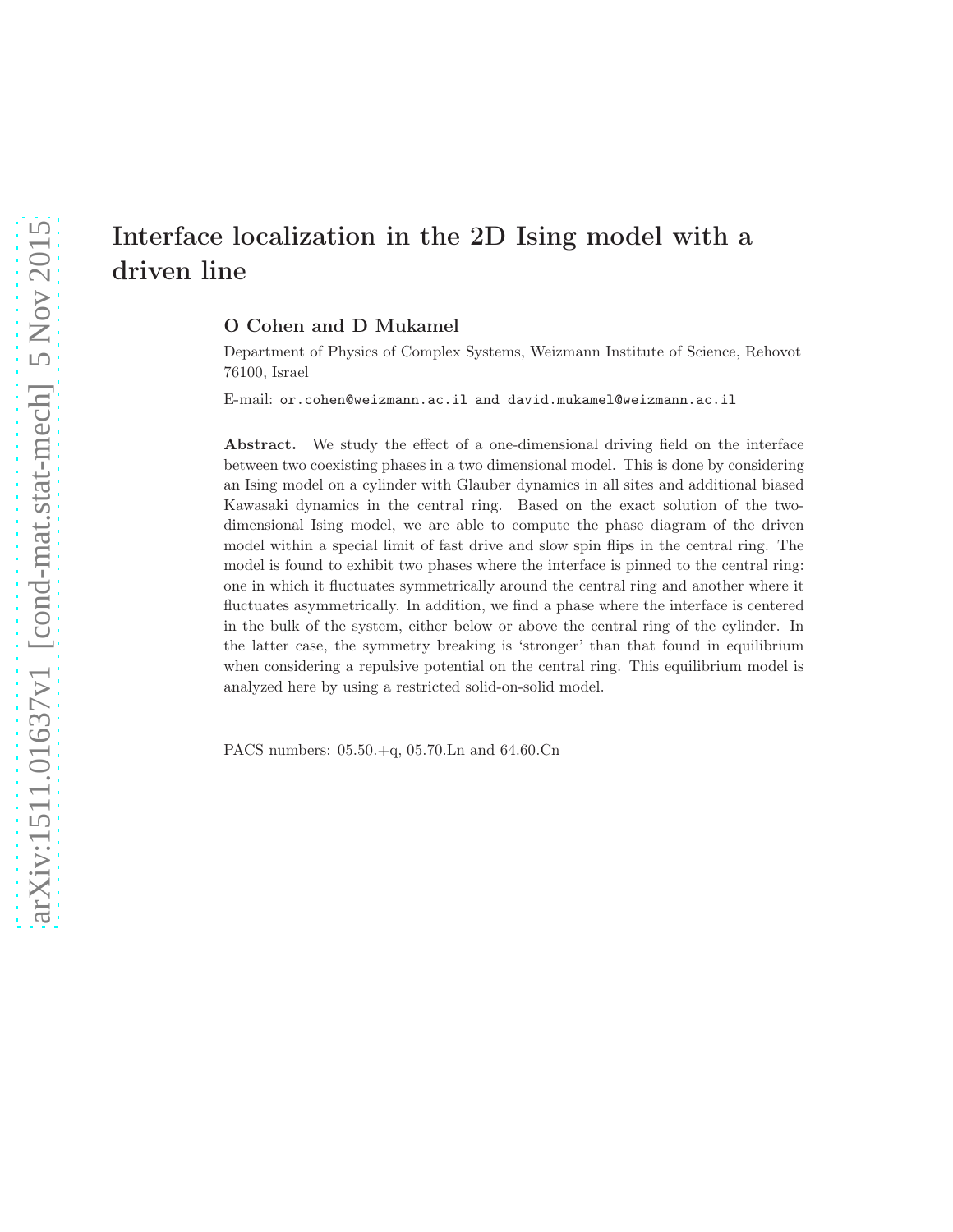### 1. Introduction

The properties of an interface separating two coexisting phases in two-dimensions has been studied extensively in the past. Many of these studies deal with the wetting transition between a 'dry' phase where the interface is attached to the boundary and a 'wet' phase where it is found in the bulk. This transition has been observed in various experimental settings (see review in [\[1](#page-26-0)]), as well as studied theoretically (see review in [\[2](#page-26-1)] and various studies in [\[3](#page-26-2)[–25](#page-27-0)]). In most theoretical models considered, when the system is its wet phase, the interface performs a random walk in the bulk of the system in a potential that becomes flat in the thermodynamic limit. An interesting question, with significant experimental implications, is whether and how the interface can be confined to a certain region of the system or pinned to a specific line.

One of the prominent prototypical models studied in this context is the twodimensional Ising model with Glauber (spin-flip) dynamics. The phase diagram of the equilibrium Ising model with cylindrical boundary conditions has been analyzed in the past using its exact solution [\[3](#page-26-2), [26\]](#page-28-0). In the ordered phase and for boundary magnetic fields that are of opposite signs, the model exhibits an interface between a positive and a negative magnetic phases. When the weaker of the two boundary fields is of small enough amplitude, the model is in a 'dry' phase where the interface is attached to this boundary. As this boundary field increases, the model undergoes a second order wetting transition where the interface detaches from the boundary and moves to the bulk of the system. This transition has been studied analytically in more general geometries in [\[21,](#page-27-1) [27\]](#page-28-1).

One natural way to confine the interface in the bulk is to modify the interaction strength of the model in a single line. This approach has been considered in [\[28,](#page-28-2) [29](#page-28-3)], by studying an Ising model on a cylinder where the interaction strength within the central ring of the cylinder, denoted by  $J_0$ , is smaller than that in the bulk, denoted by  $J$ . As often done in the study of wetting phenomena, the full two-dimensional model has been approximated in these studies by a one-dimensional restricted solid on solid (RSOS) model, which is more analytically tractable. The RSOS model describes the position of a sharp interface between pure positive and negative magnetic phases. The term 'pure' refers here to the absence of droplets of opposite sign in each phase. This description thus captures the low temperature behaviour of the full two dimensional Ising model. For  $J_0 < J$  and with boundary fields that are strong enough to induce a wet phase, it was found that the interface is pinned to the central ring and fluctuates symmetrically around it. Here we complement this analysis by considering also the case where  $J_0 > J$ . In this case we find a phase where the interface is repelled from the central ring and confined to one of its sides. Note that here and below we use the terms 'dry' and 'wet' to describe the effect of the boundary layers, as opposed to 'pinned' and 'repelled', which describe the effect of the central ring.

The aim of this paper is to study a different mechanism for confining an interface, obtained by exerting a local driving field, which results in a non-equilibrium steady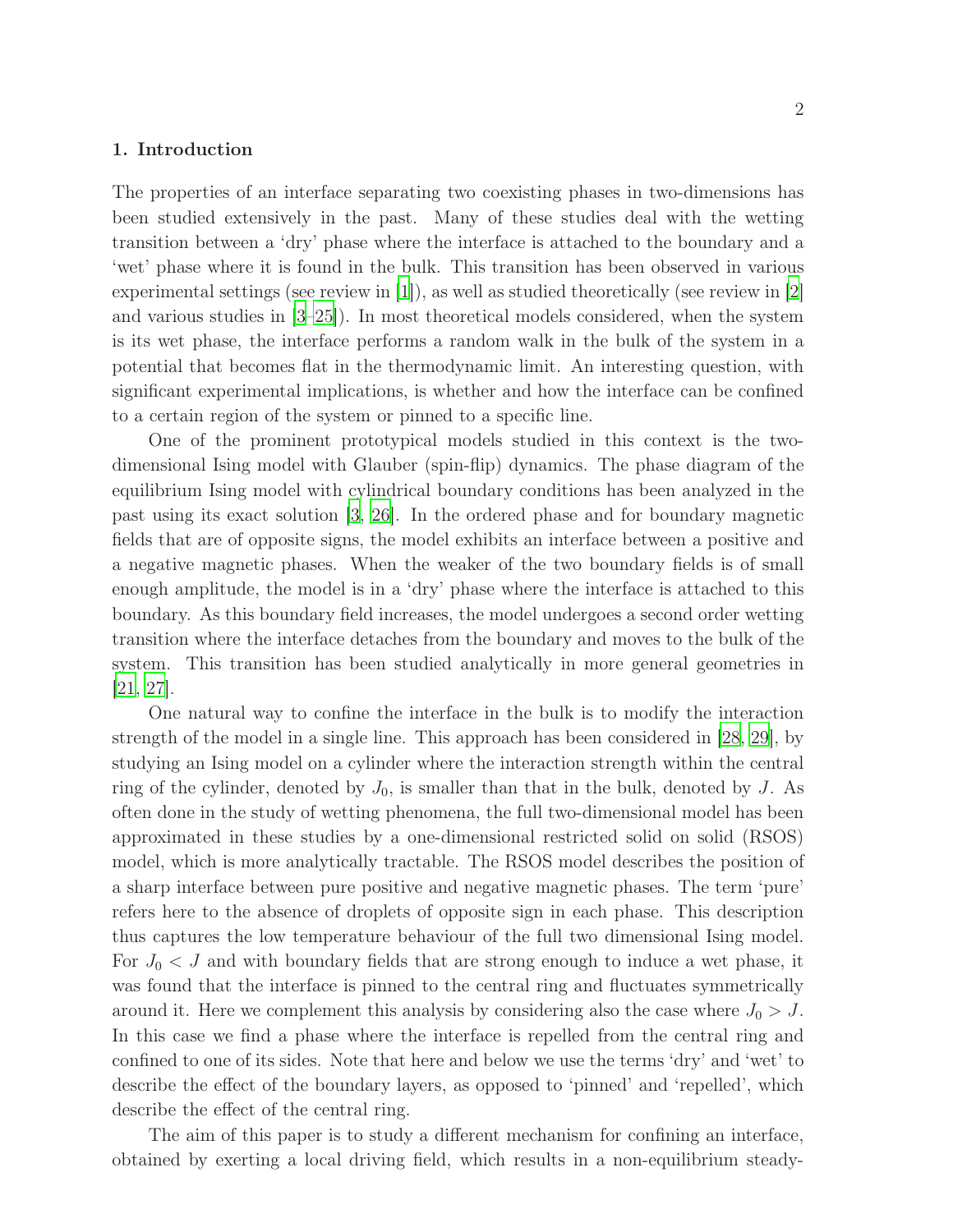state. We study this mechanism by considering the example of the Ising model on a cylinder with Glauber dynamics (spin-flip) in the bulk and additional biased Kawasaki dynamics (spin-exchange) in the central ring of the cylinder.

In general, the addition of the biased Kawasaki dynamics to the equilibrium model results in a non-equilibrium steady-state measure which is unknown. However, as shown below, in the specific limit of fast drive and slow spin flips in the central ring of the cylinder, the phase diagram of the model can be studied analytically. Based on the approach presented in [\[30\]](#page-28-4) and employed for the magnetization-conserving version of our model in  $|31|$ , the dynamics of the magnetization in the central ring,  $m_0$ , can be shown to correspond in this limit to an equilibrium random walk in a potential. This simplification is due to the fact that between every spin flip in the central ring, the bulk of the system above and below this ring relaxes to the steady-state of the two-dimensional Ising model. The effective potential, within which  $m_0$  evolves, can be derived from the exact solution of the 2D Ising model, presented in [\[26](#page-28-0)]. For the purpose of our analysis this solution, originally presented for the case of a single boundary field, is generalized below to the case of two boundary fields.

The steady-state distribution of the random walker yields the large deviation function of  $m_0$ , from which the phase diagram of the model can be derived. In addition to the pinned phase and repelled phase observed in the equilibrium RSOS model, we find an *asymmetrically-pinned phase* where the sign-flip symmetry of  $m_0$ is spontaneously broken. The interface is pinned in this case to the central ring but fluctuates asymmetrically around it.

One important difference between the equilibrium and non-equilibrium cases involves the nature of the repelled phase. In both cases, the repelled phase is composed of two equally probable states where the interface is either below or above the central ring. In equilibrium, the system switches between these two states on a time-scale which grows polynomially with the height and circumference of the cylinder. By contrast, in the driven case, this time scale is found to grow exponentially with the circumference of the cylinder. We thus refer to the latter phase as a 'strongly repelled phase'. This strong repulsion is assumed to be due to long-range correlations cause by the driving field, which are known to exist generically in driven systems [\[32](#page-28-6)[–42](#page-28-7)].

The asymmetrically-pinned phase has also been observed by Sadhu et al. who studied the same model considered here, only with conserving Kawasaky dynamics in the bulk [\[31](#page-28-5)]. The original motivation for this work are experimental results on colloidal gas-liquid interface subjected to a shear flow parallel to the interface [\[43](#page-29-0)]. These experiments have shown that the shear drive applied away from the interface strongly suppresses the fluctuations of the interface, making it smoother. As found below, the driving field, considered in [\[31\]](#page-28-5), causes a spontaneous breaking of the signflip symmetry of  $m_0$ , yielding a phase where the interface exhibits stronger fluctuations in one of the sides of the central ring. The analytic analysis of this conserving model was possible for strong drive, slow spin flips on the central ring and low temperature. In the present study, we analyze the non-conserving model in a similar limit but for finite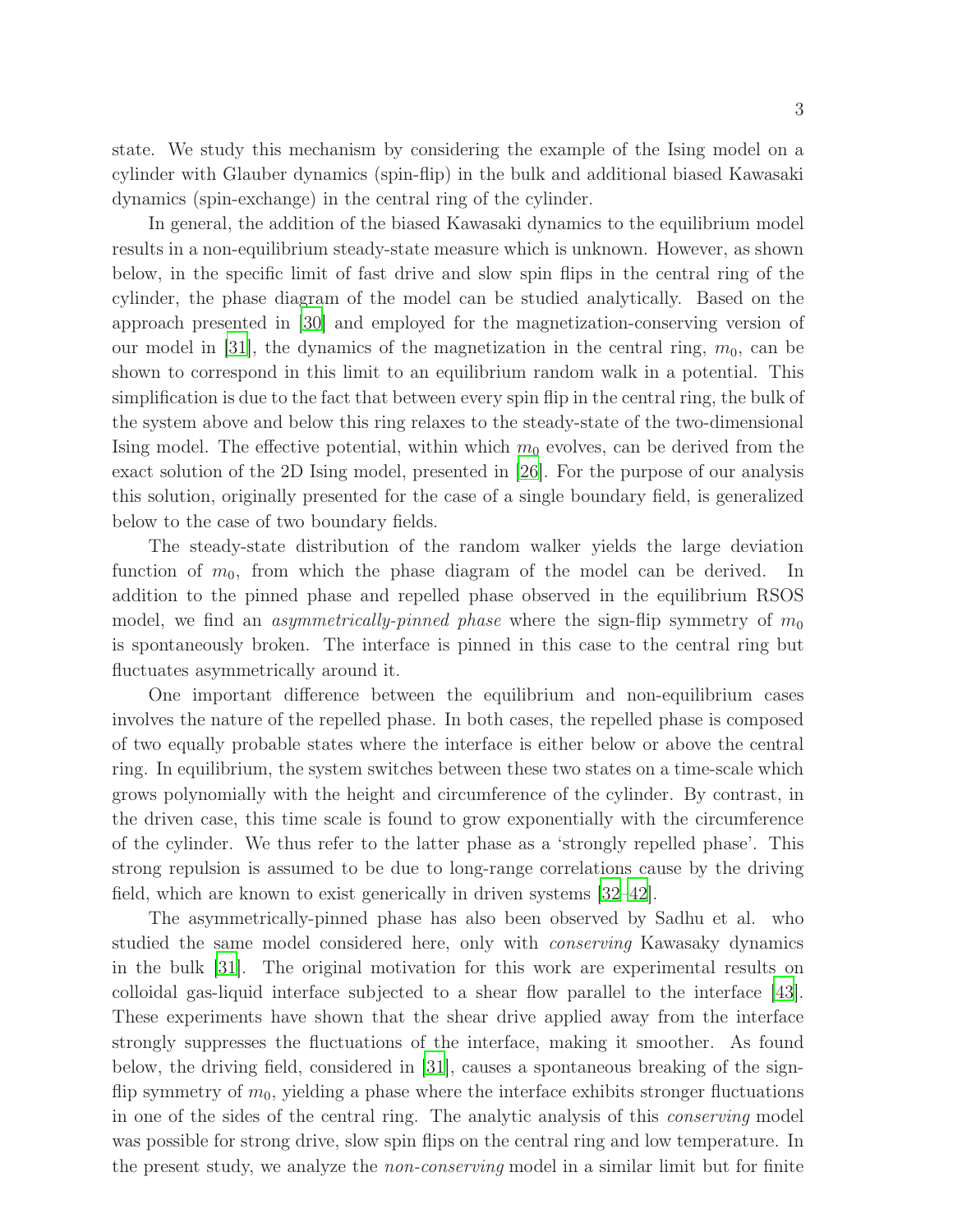temperatures. We are thus able to gain a better understanding of the fluctuations of the interface observed numerically in [\[31](#page-28-5)].

We complement the theoretical study by numerical simulation of the Ising model with a driven line. Interestingly, the two pinned phases and the strongly-repelled phase, found analytically for fast drive and slow spin-flips on the central ring, are found to exist significantly away from this limit.

The paper is organized as follows: In section [2](#page-3-0) we define the Ising model with a driven line. In section [3.1](#page-4-0) we discuss some of the properties of the equilibrium Ising model with  $J_0 = J$ , obtained from the exact solution of the 2D Ising model [\[26](#page-28-0)]. These properties are used in the derivation of the non-equilibrium model and provide a context for our present work. The properties of the equilibrium model for  $J_0 \neq J$  are analyzed using a solid-on-solid model in section [3.2.](#page-8-0) The analysis of the non-equilibrium Ising model with a driven line is carried out in section [4.1.](#page-12-0) Section [4.2](#page-17-0) presents results of Monte Carlo simulations which support some of the results of section [4.1.](#page-12-0) Concluding remarks are provided in section [5.](#page-21-0)

### <span id="page-3-0"></span>2. The Ising model on a cylinder with a driven line

The Ising-type model studied below is defined on a cylinder of size  $L \times (2M + 1)$ , illustrated in figure [1.](#page-4-1) A micro-configuration of the model is denoted by  $\sigma \equiv {\sigma_{i,j}}$ , where  $i \in [1, L], j \in [-M, M]$  and  $\sigma_{i,j} = \pm 1$ . Every spin in the system evolves by Glauber dynamics defined for spin  $i, j$  as

<span id="page-3-1"></span>
$$
\sigma \qquad \qquad p_{i,j}^{(\text{Gb})} e^{-\frac{1}{2}\beta \{H[\sigma^{(i,j)}]-H[\sigma]\}} \qquad \sigma^{(i,j)}, \qquad (1)
$$

where  $\sigma^{(i,j)}$  is the original spin-configuration obtained after flipping the spin  $(i, j)$  in  $\sigma$ . Here  $p_{i,j}^{(Gb)}$  denotes the local rate of the Glauber dynamics. These rates affect the steady-state of the model only when a driving field is present. In our analysis of the non-equilibrium steady-state of the model in section [4](#page-12-1) we consider the limit where the dynamics on the central ring is slower, i.e.  $p_{i,0}^{(Gb)} \ll p_{i,j\neq 0}^{(Gb)} = 1$ . The Hamiltonian in [\(1\)](#page-3-1) is defined as

<span id="page-3-2"></span>
$$
H[\boldsymbol{\sigma}] = -J \sum_{i=1}^{L} \sum_{j=-M}^{j=M-1} (\sigma_{i,j} \sigma_{i,j+1} + \sigma_{i,j} \sigma_{i+1,j})
$$
\n
$$
- (J_0 - J) \sum_{i=1}^{L} \sigma_{i,0} \sigma_{i+1,0} - \sum_{i=1}^{L} (h_{\downarrow} \sigma_{i,-M} + h_{\uparrow} \sigma_{i,M}),
$$
\n(2)

where J denotes the coupling strength in the bulk,  $J_0$  is the coupling strength within the central ring and  $h_{\downarrow}, h_{\uparrow}$  are the boundary fields at the bottom and top of the cylinder, respectively (see figure [1\)](#page-4-1). The periodic boundary condition is taken into account in [\(2\)](#page-3-2) by considering  $\sigma_{L+1,j} = \sigma_{1,j}$ .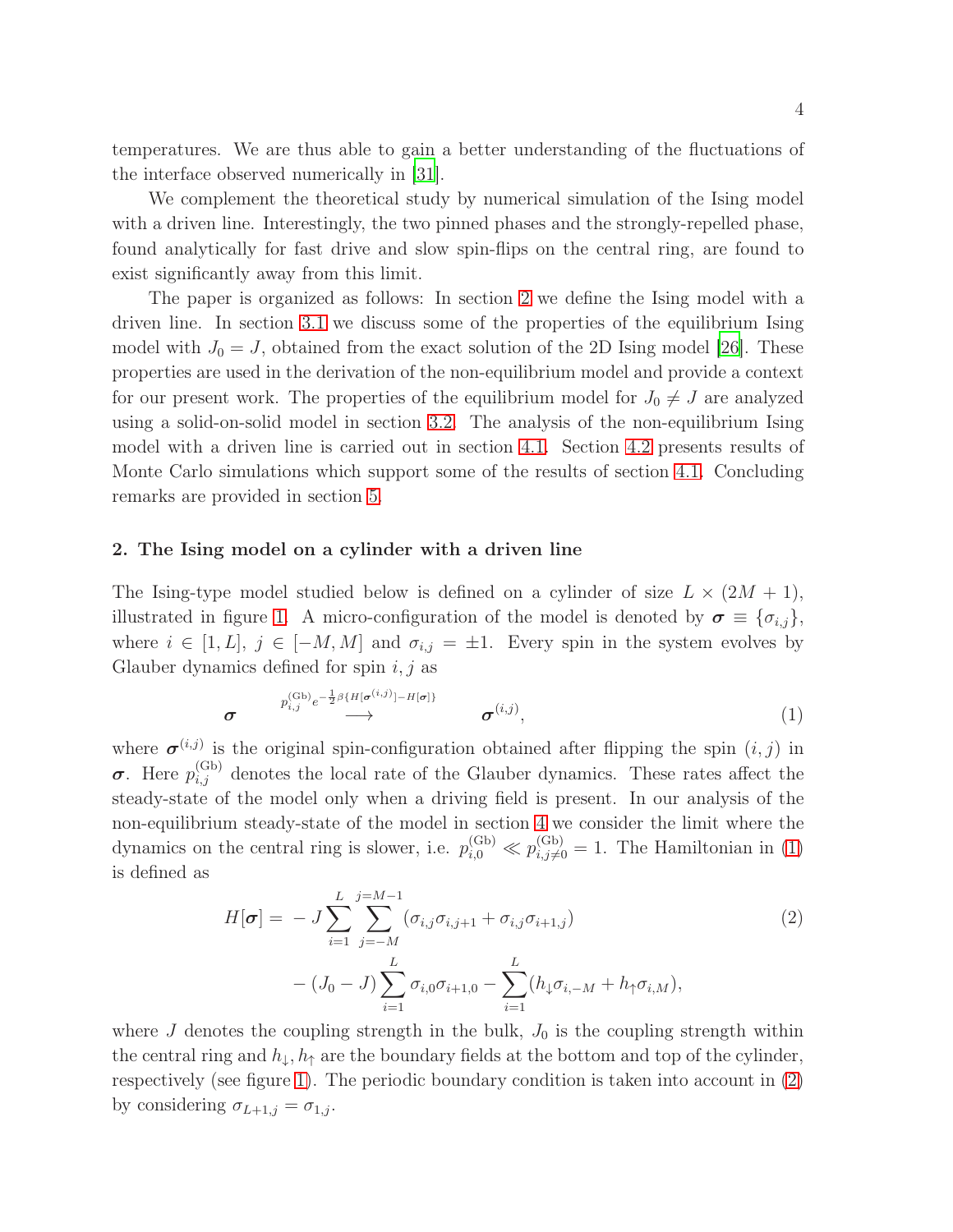

<span id="page-4-1"></span>Figure 1. Cylindrical lattice with the drive on the central ring and the boundary fields indicated.

In addition to the Glauber dynamics in [\(1\)](#page-3-1), the model is driven out of equilibrium by Kawasaki dynamics on the central ring defined by the following rates:

<span id="page-4-3"></span>
$$
+-\underset{p^{(\text{Kw})}(1-q)}{\overset{p^{(\text{Kw})}q}{\longrightarrow}}-+, \tag{3}
$$

where q controls the asymmetry of the dynamics and  $p^{(K_w)}$  is the rate of the Kawasaki dynamics. It is important to note that even for  $q = 1/2$  the model is out of equilibrium. The equilibrium Ising model is retained only when considering  $p^{(Kw)} = 0$ .

In section section [3](#page-4-2) we discuss the properties of the equilibrium model  $(p^{(Kw)} = 0)$ . In the case where  $J_0 = J$  the model reduces to the standard 2D Ising model which has been studied analytically by many authors. When the boundary fields are of opposite sign the model exhibits an interface between a plus phase and a minus phase. The model undergoes a second order wetting transition when  $T$  is fixed and the boundary fields are increased ( or conversely when the boundary fields are fixed and  $T$  is decreased). For  $J_0 \neq J$ , we study the model by considering the corresponding restricted solid on solid (RSOS) model, which is found to exhibit a phase where the interface is pinned to the central ring for  $J_0 < J$  and a phase where it is 'weakly repelled' from the central ring for  $J_0 > J$ . The terms weakly is clarified below. The non-equilibrium case is analyzed analytically in section [3.1](#page-4-0) in the limit of fast driven and slow spin flips in the central ring,  $p_{i,0}^{(Gb)} \ll p_{i,j\neq 0}^{(Gb)} \ll p^{(Kw)}$ . The qualitative picture, which emerges from the analytic analysis, is confirmed numerically in section [4.2.](#page-17-0)

### <span id="page-4-2"></span><span id="page-4-0"></span>3. Analysis of the equilibrium Ising model

### 3.1. Wetting transition in the equilibrium model with  $J_0 = J$

In this section we review the phase diagram of the equilibrium Ising model ( $J_0 = J$  and  $p^{(Kw)} = 0$ , as obtained using the exact solution of the model, presented in the treatise by McCoy and Wu [\[26\]](#page-28-0). The authors have studied the Ising model on a cylinder with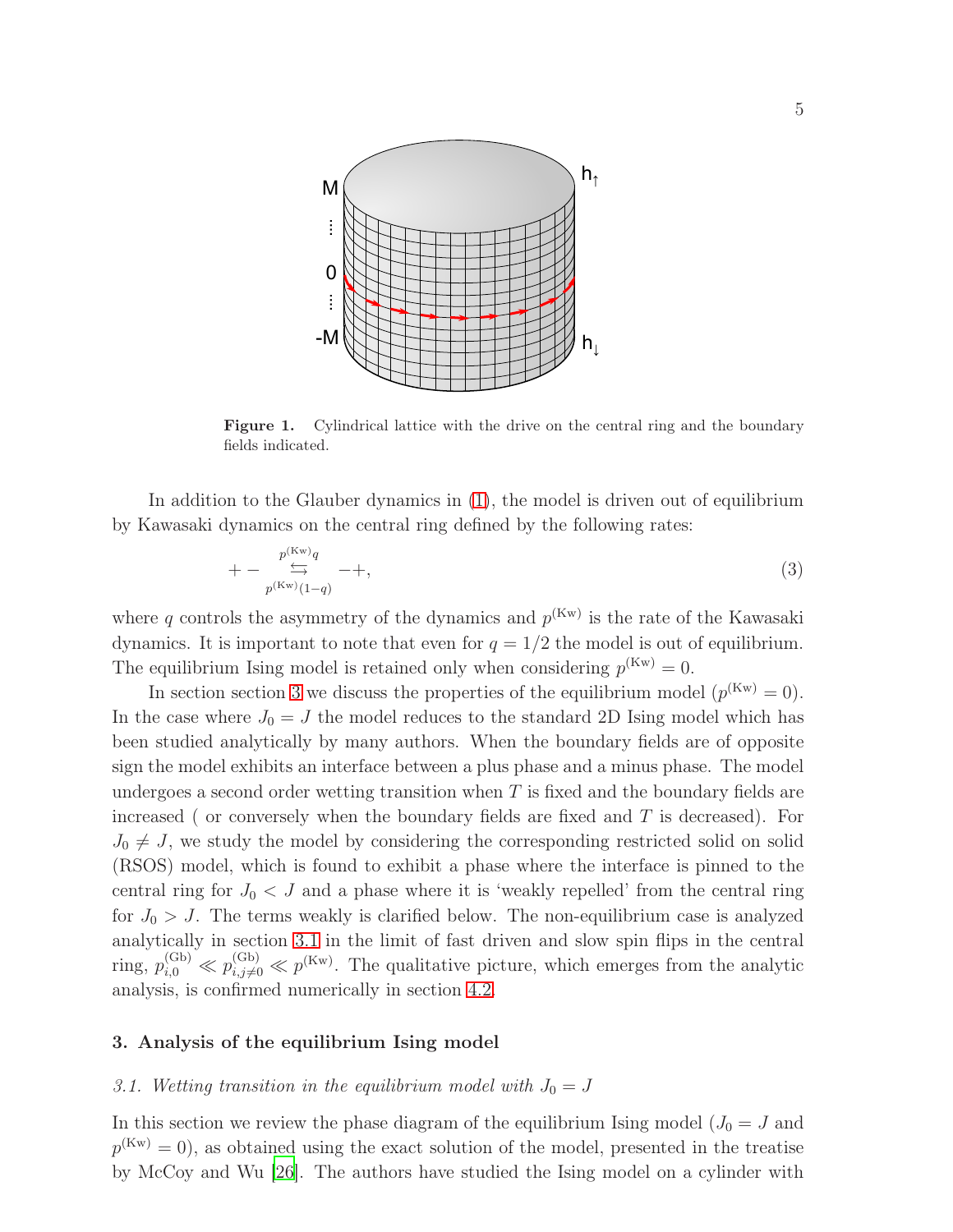a single boundary field, e.g. for  $h_{\uparrow} = 0$ . In [Appendix A](#page-22-0) we generalize their solution to the case of two boundary fields, where one finds a non-trivial phase diagram. This phase diagram can also be obtained based on the analysis of Abraham in [\[3](#page-26-2)]. We chose, however, to use the solution in [\[26\]](#page-28-0) since it readily yields an expression for the boundary magnetization (of the top and bottom rings), necessary for the analysis in section [4.1.](#page-12-0)

The partition function of the equilibrium Ising model on a cylinder is given by

$$
Z = \sum_{\sigma} e^{-\beta H[\sigma]},\tag{4}
$$

where  $H[\sigma]$  is defined in [\(2\)](#page-3-2) and  $J_0$  is taken in this section to be  $J_0 = J$ . In [\[26\]](#page-28-0) the logarithm of this function is computed explicitly for  $h_{\uparrow} = 0$  and written as

<span id="page-5-0"></span>
$$
-\frac{1}{\beta}\ln Z = 4L(2M+1)F + 2L\mathcal{F}_0 + L\mathcal{F}(h_\downarrow) + \mathcal{O}(1). \tag{5}
$$

Here F is the well-known bulk-free-energy of the Ising model,  $\mathcal{F}_0$  is the free energy of each boundary in the absence of a magnetic field and  $\mathcal{F}(h_{\downarrow})$  is the leading order contribution in L of the magnetic field to the free energy. These free energies are defined in terms of integrals over an angle  $\theta$ , which result from the Fourier transform over the horizontal coordinate. More details are provided in section VI of [\[26](#page-28-0)] and in [Appendix A.](#page-22-0) The bulk-free-energy is given by

<span id="page-5-2"></span>
$$
F = -\frac{1}{\beta} \left\{ \ln[2 \cosh^2(\beta J)] + \frac{1}{4\pi} \int_{-\pi}^{\pi} d\theta \ln[z_J(1 - z_J^2)\alpha] \right\}
$$
(6)

where  $z_J \equiv \tanh(\beta J)$  and  $\alpha$  is the solution with the larger magnitude of the following quadratic equation:

<span id="page-5-3"></span>
$$
(1 + zJ2)2 - 2zJ(1 - zJ2)\cos\theta - zJ(1 - zJ2)(\alpha + \alpha-1) = 0.
$$
 (7)

The boundary free energy in the absence of a boundary field is given in terms of  $\alpha$  by

$$
\mathcal{F}_0 = -\frac{1}{\beta} \Big\{ -\ln[\cosh(\beta J)] - \frac{\ln 2}{2} + \frac{1}{4\pi} \int_{-\pi}^{\pi} d\theta \ln\left[1 + \frac{1 - z_J^4 - 2z_J(1 + z_J^2)\cos\theta}{z_J(1 - z_J^2)(\alpha - \alpha^{-1})}\right].
$$
 (8)

The field-dependent boundary free energy, which is studied extensively below, is given by

$$
\mathcal{F}(h) = -\frac{1}{\beta} \left\{ \ln[\cosh(\beta h)] + \frac{1}{4\pi} \int_{-\pi}^{\pi} d\theta \ln\left[1 - \frac{z_h |1 + e^{i\theta}|^2}{z_J (1 + z_J^2 + 2z_J \cos \theta) - (1 - z_J^2)\alpha} \right] \right\}
$$
(9)

where  $z_h \equiv \tanh(\beta h)$ .

In [Appendix A](#page-22-0) we show that the free energy for  $h_{\uparrow} \neq 0$  and  $h_{\downarrow} \neq 0$  is given by

<span id="page-5-1"></span>
$$
-\frac{1}{\beta}\ln Z = 4L(2M+1)F + 2L\mathcal{F}_0 + L\mathcal{F}(h_\downarrow) + L\mathcal{F}(h_\uparrow) + \mathcal{O}(1). \tag{10}
$$

The fact that the  $\mathcal{O}(L)$  term is simply a sum over those in [\(5\)](#page-5-0) over the two fields,  $h_{\downarrow}$  and  $h_{\uparrow}$ , suggests that the two boundaries affect the system independently. However, there are coupling terms between the fields in the  $\mathcal{O}(1)$  terms, which determine the overall magnetization of the system, i.e. the position of the interface.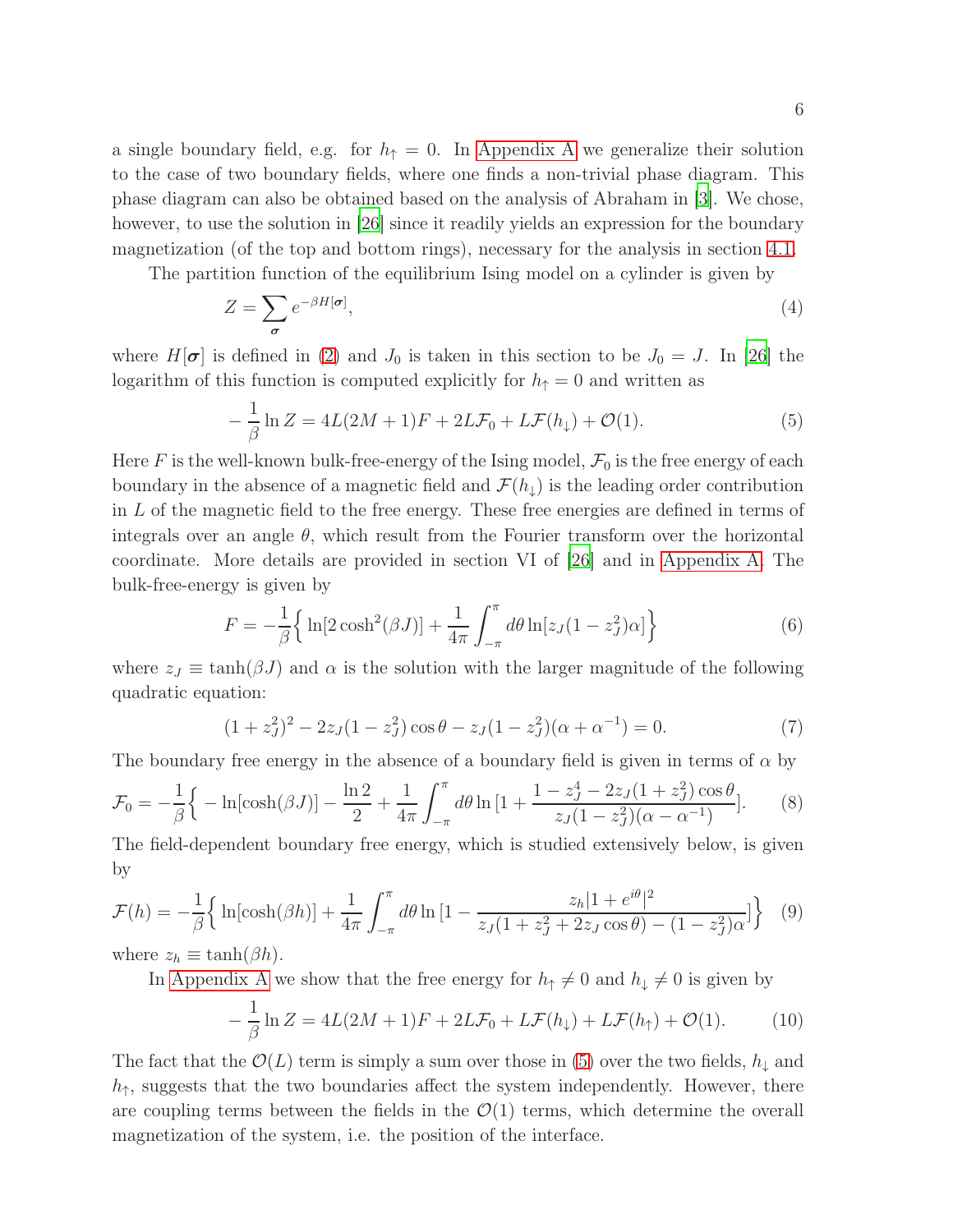

<span id="page-6-0"></span>Figure 2. The boundary magnetization in the two-dimensional model as a function of the magnetic field. The thick solid and dashed line denote  $\mathcal{M}(h)$  and  $\mathcal{M}_d(h)$ , respectively.

In the analysis of the of the driven Ising model, defined in section [2,](#page-3-0) we use the expression for the boundary magnetization of the equilibrium model, obtained from the derivative of  $\mathcal{F}(h)$  as

<span id="page-6-1"></span>
$$
\mathcal{M}(h) = -\frac{d\mathcal{F}(h)}{dh}
$$
\n
$$
= z_h + z_h \frac{z(1 - z_J^2)}{2\pi} \int_{-\pi}^{\pi} d\theta \frac{|1 + e^{i\theta}|^2}{z_h^2 z_J |1 + e^{i\theta}|^2 - z_J^2 (1 + z_J^2 + 2z_J \cos \theta) + z_J (1 - z_J^2)\alpha}
$$
\n(11)

The properties of  $\mathcal{M}(h)$  are analyzed in detail in Sec. VI.5 of [\[26\]](#page-28-0) for the case of a single boundary field, obtained here by setting  $h_{\uparrow} = 0$ . In this case, below the Ising critical temperature,  $T_c \approx 2.269J/k_B$ , the boundary magnetization,  $\mathcal{M}(h_{\downarrow})$ , exhibits a discontinuity at  $h_{\downarrow} = 0$  which signifies a sign flip of the bulk magnetization. This discontinuity is evident in figure [2,](#page-6-0) where  $\mathcal{M}(h)$  is denoted by the thick solid line. McCoy and Wu have computed an additional solution for the boundary-magnetization using an analytic continuation of the integral in [\(11\)](#page-6-1), which is given by

$$
\mathcal{M}_d(h) = \mathcal{M}(h) + \frac{2z_h[(1+z_J)^2(z_J^2 - z_h^2) - z_J^2(1-z_J)^2(1-z_h^2)^2]}{(r^{-1} - r)(1-z_h^2)z_J(z_J^2 - z_h^2)^2}.
$$
 (12)

Here  $r$  denotes either of the two solutions of the following quadratic equation:

$$
r + r^{-1} = \frac{2z_J^3 - 2z_h^4 z_J - z_J^2(1 - z_J^4)}{z_J(1 - z_h^2)(z_J^2 - z_h^2)}.
$$
\n(13)

This analytic continuation of  $\mathcal{M}(h)$ , denoted by the two dashed lines in figure [2,](#page-6-0) is valid only in values of h where r is real, namely for  $h \in [-h_w(T), h_w(T)]$ , where

<span id="page-6-2"></span>
$$
h_w(T) = \frac{1}{\beta} \operatorname{arctanh}\left[\sqrt{2 + z_J - 2\frac{1+z_J}{1+z_J^2}}\right].\tag{14}
$$

The subscript d in  $\mathcal{M}_d$  signifies that  $\mathcal{M}_d$  is the magnetization when the system is in the dry phase and the interface is attached to the boundary. This interpretation is discussed below. Similarly  $h_w(T)$  is the field where the wetting transition occurs.

In [\[26](#page-28-0)], where the case of  $h_{\uparrow}=0$  was studied,  $\mathcal{M}_d(h_{\downarrow})$  is interpreted as a metastable solution which forms a hysteresis loop of the boundary magnetization. The hysteresis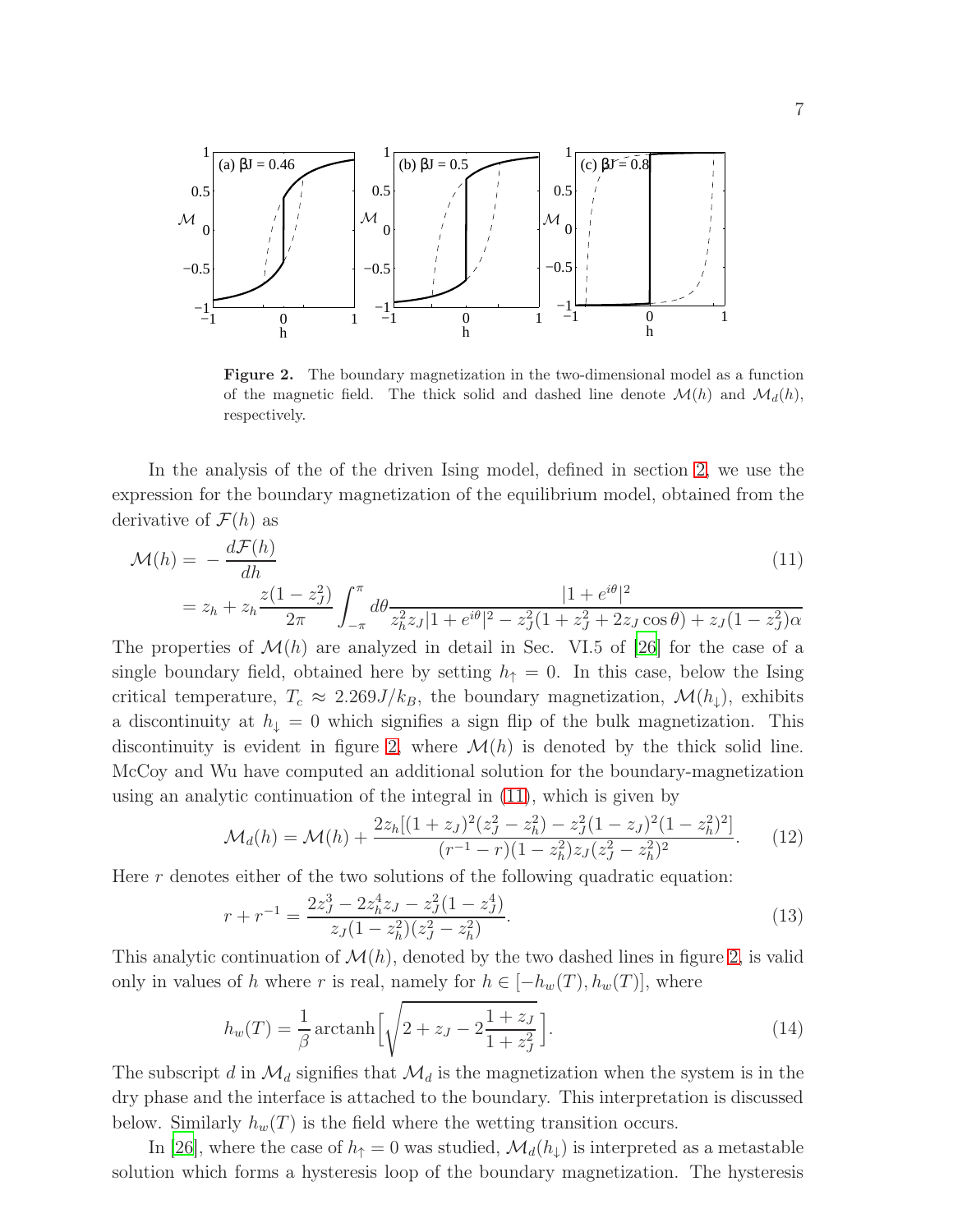loop is visible in figure [2](#page-6-0) when combining the dashed and solid lines. When the system is on the dashed line the boundary field,  $h_{\downarrow}$ , and bulk magnetization are of opposite signs. In this case there exists a phase with a lower free energy, where the bulk magnetization switches sign and the interface moves to the other boundary where  $h_{\uparrow} = 0$ . The transition between those two states involves creating an interface in the bulk of the system. The free energy barrier between the metastable state and the ground state can thus be interpreted as the free energy difference between the case where the interface is attached to a boundary with a field  $h_{\downarrow}$  and the case where it is in the bulk. This barrier vanishes for  $|h_{\downarrow}| = |h_w(T)|$ , where the dashed and solid lines in figure [2](#page-6-0) meet.

In the case of where there are two non-vanishing boundary fields, [\(10\)](#page-5-1) implies that the magnetization in the top and bottom lines should still be given by either  $\mathcal{M}(h)$  or  $\mathcal{M}_d(h)$  with  $h = h_{\uparrow}, h_{\downarrow}$ , respectively. However, the interpretation of each branch should be different in this case. When the two fields are of opposite sings, the state where the interface is attached to the field with the lower magnitude has the lower free energy out of the two dry states. We consider for concreteness the case where indeed  $h_{\uparrow}h_{\downarrow} < 0$  and  $|h_{\perp}| < |h_{\uparrow}|$ . Using the above interpretation of the free energy barrier of the metastable state, it is clear that for  $|h_{\perp}| < h_w(T)$  the state where the interface is attached to the lower boundary has a lower free energy than that of the wet state. In this case the magnetization of the lower boundary is given by  $\mathcal{M}_d(h_\downarrow)$ . On the other hand when  $|h_{\downarrow}| > h_w(T)$  the state with the lowest free energy is that where the interface is found in the bulk. The boundary magnetization is given in this case by  $\mathcal{M}(h_{\downarrow})$ . One can therefore write the magnetization of the lower boundary as

<span id="page-7-0"></span>
$$
\mathcal{M}(h_{\downarrow}, h_{\uparrow}) = \begin{cases} \mathcal{M}_d(h_{\downarrow}) & |h_{\downarrow}| < \min(h_w(T), |h_{\uparrow}|) \text{ and } h_{\downarrow}h_{\uparrow} < 0 \\ \mathcal{M}(h_{\downarrow}) & \text{else} \end{cases}
$$
 (15)

Similarly, the expression for the upper-boundary magnetization can be obtained by exchanging  $h_{\uparrow}$  and  $h_{\downarrow}$  in the above equation.

Based on [\(15\)](#page-7-0) we can draw the phase diagram of the Ising model on a cylinder with two boundary fields, shown for a fixed temperature below  $T_c$  in figure [3.](#page-8-1) The thin solid line denote a second order wetting transition, between a state where the interfaces is attached to one of the boundaries and a state where it is found in the bulk of the system. The thick solid line denotes a first order transition where the interface shifts from one boundary to the other. It is important to note that the bulk magnetization changes smoothly across the second order transition line. Close to the transition line the interface is not in the middle of the cylinder, but closer to one of the boundaries (although still  $O(L)$  sites away from each). The exact position of the boundary can in principle be computed from the  $\mathcal{O}(1)$  term in [\(10\)](#page-5-1) which couples  $h_{\downarrow}$  and  $h_{\uparrow}$  explicitly.

One should note that the above interpretation of  $\mathcal{M}_d(h)$  for the case of two boundary fields, from which [\(15\)](#page-7-0) and the phase diagram given in figure [9](#page-17-1) are derived, is done here on a heuristic level. A similar connection between  $\mathcal{M}_d(h)$  and the wetting transition has already been mentioned in [\[21](#page-27-1), [44](#page-29-1)]. A full mathematical proof of [\(15\)](#page-7-0) based on the Pfaffian method employed by McCoy and Wu is beyond the scope of this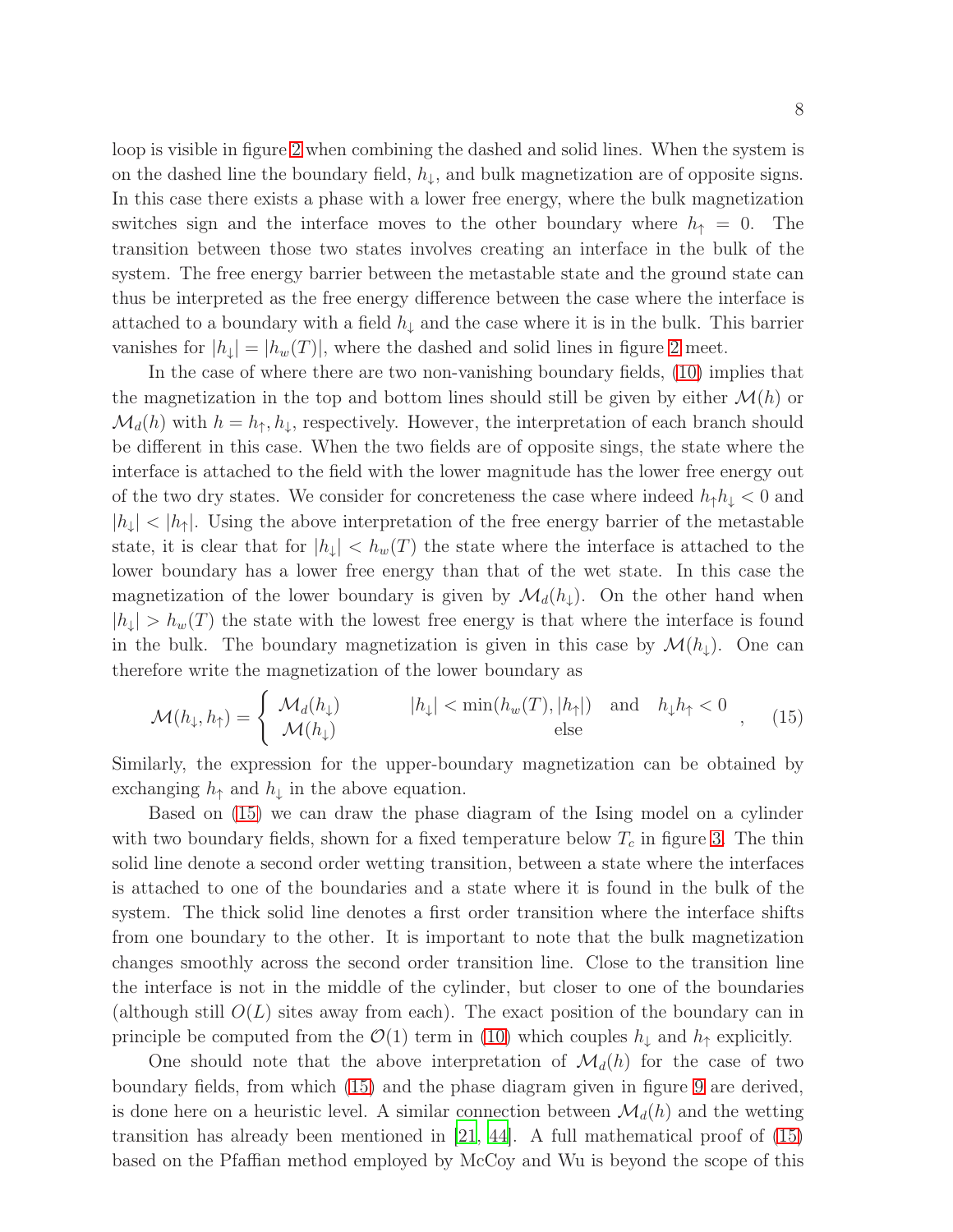

<span id="page-8-1"></span>Figure 3. Phase diagram of the Ising model on a cylinder with two boundary fields,  $h_{\downarrow}$  and  $h_{\uparrow}$ , for a fixed temperature below  $T_c$ . The thick and thin solid lines denote first and second order transition lines, respectively. The state of the system is sketched in boxes that signify a typical spin state in the cylinder, where light gray denotes the plus phase and dark gray denotes the minus phase.

paper.

It is also instructive to project the phase diagram of the model from the  $h_{\uparrow}, h_{\downarrow}, T$ space onto the  $h_{\uparrow} = -h_{\downarrow}$  plane, as shown in figure [4.](#page-9-0) The diagram shows the ordereddisordered second order transition at the bulk critical temperature and a wetting transition at  $h_{\downarrow} = h_{\uparrow} = h_w(T)$ . The wetting temperature,  $T_w$ , has been derived in the past in [\[3\]](#page-26-2). This transition has been studied analytically also for different geometries in [\[21,](#page-27-1) [27\]](#page-28-1).

# <span id="page-8-0"></span>3.2. RSOS analysis for  $J_0 \neq J$

In general, the solution of the equilibrium model with  $J_0 \neq J$  is unknown. However, as often done in the analysis of wetting phenomena, the qualitative behaviour of model can be analyzed by considering the corresponding restricted solid on solid (RSOS) model. Because RSOS models assume the two bulk phases to be pure (without droplets of phases of the opposite sign), they can be thought of as describing the low temperature behaviour of their corresponding two dimensional versions. In our case, the interface is described by an interface height variable,  $h_i \in [-M, M+1]$ , such that all the spin above (below)  $h_i$  are assumed to be of sign equal to that of  $h_{\uparrow}(h_{\downarrow})$ . The Hamiltonian of the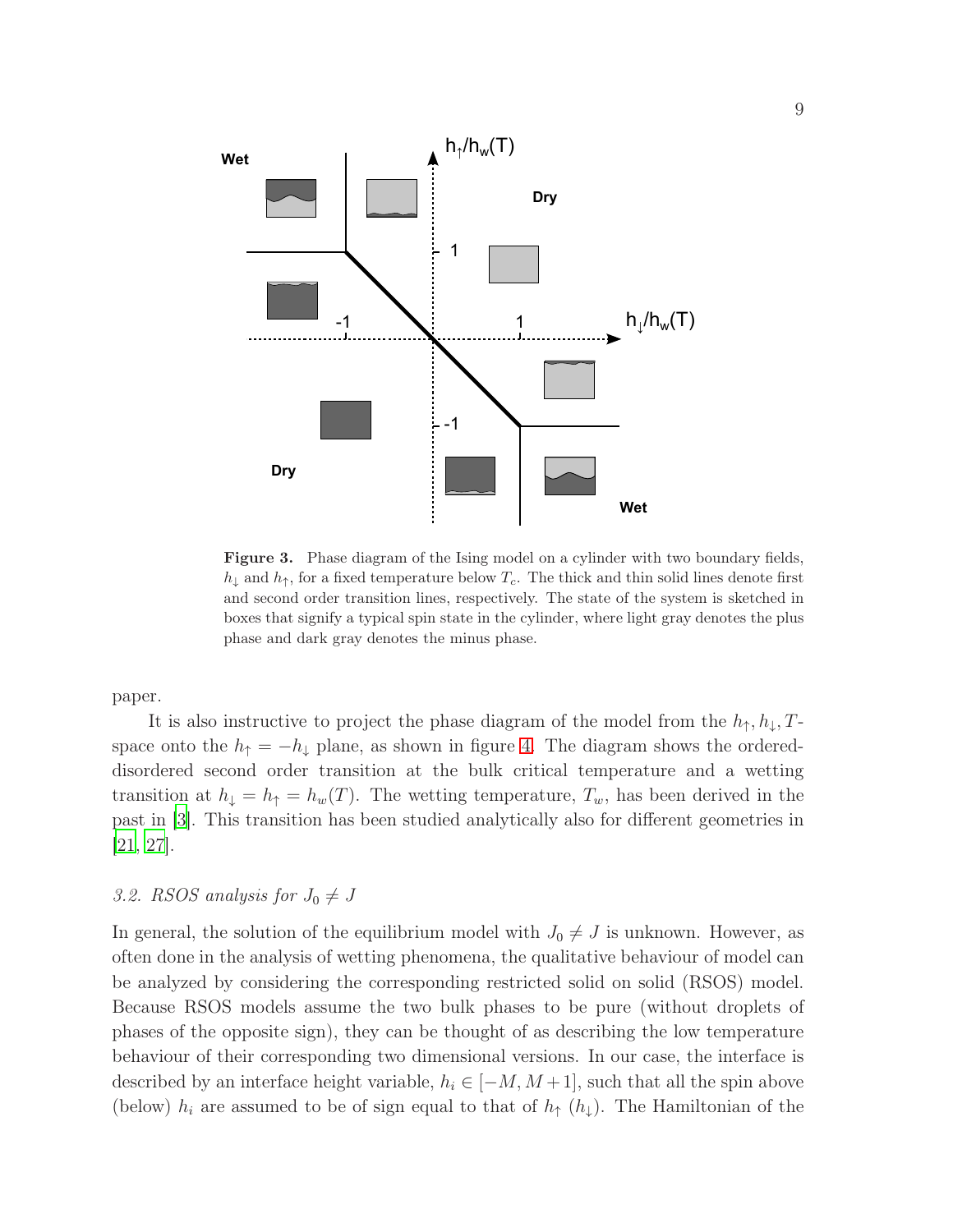

<span id="page-9-0"></span>Figure 4. Two dimensional projection of the phase diagram of the Ising model on a cylinder onto the  $h_{\uparrow} = -h_{\downarrow}$  plane. The solid lines denote second order transitions between the three phases marked by the labels. The ordering of the bulk system occurs below the known Ising critical temperature,  $T_c \approx 2.269 J/k_B$ . The wetting transition line occurs at  $|h_{\uparrow}| = |h_{\downarrow}| = h_w(T)$  where  $h_w(T)$  is given in [\(14\)](#page-6-2).

RSOS model corresponding to the Hamiltonian in [\(1\)](#page-3-1) is given by

<span id="page-9-1"></span>
$$
H = LJ + J\sum_{i=1}^{L} \delta_{|h_{i+1} - h_i| - 1} + (J_0 - J)[\delta_{h_i}\delta_{h_{i+1} - 1} + \delta_{h_i - 1}\delta_{h_{i+1}}],
$$
(16)

and in addition  $H = \infty$  whenever  $|h_{i+1} - h_i| > 1$ , which maintains the continuity of the interface. In this paper we are interested mainly in the dynamics of the central ring affects the wet phase. It is therefore sufficient to consider here the case where  $h_{\downarrow} \to -\infty, h_{\uparrow} \to \infty$ , in which the interface cannot be attached to the wall. The effect of the boundary fields can in principle be analyzed using the method described below.

Since the RSOS model is one-dimensional, its analysis can be done using the transfer matrix method. The transfer matrix corresponding to [\(16\)](#page-9-1) is of dimension  $(2M + 2) \times (2M + 2)$  and is given by

$$
T_{i,j} = \begin{cases} e^{-\beta[J+J\delta_{|i-j|-1} + (J_0-J)(\delta_i\delta_{j-1} + \delta_{i-1}\delta_j)]} & |i-j| \le 1 \\ 0 & \text{else} \end{cases} \tag{17}
$$

where  $i, j \in [-M, M + 1]$ . The partition function of the model can be computed using the eigenvalues of T, denoted by  $\lambda_m$ , as

$$
Z = \text{tr}[T^L] = \sum_{m=1}^{2M+2} \lambda_m^L.
$$
 (18)

In addition, we denote by  $|\psi^{(m)}\rangle$  the eigenvector corresponding to  $\lambda_m$  and by  $\psi_i^{(m)}$  $\binom{m}{i}$  its  $2M + 2$  components.

The properties of the different phases of the model can be understood by analyzing the probability distribution function (PDF) of  $h_i$ , which is of course independent of i.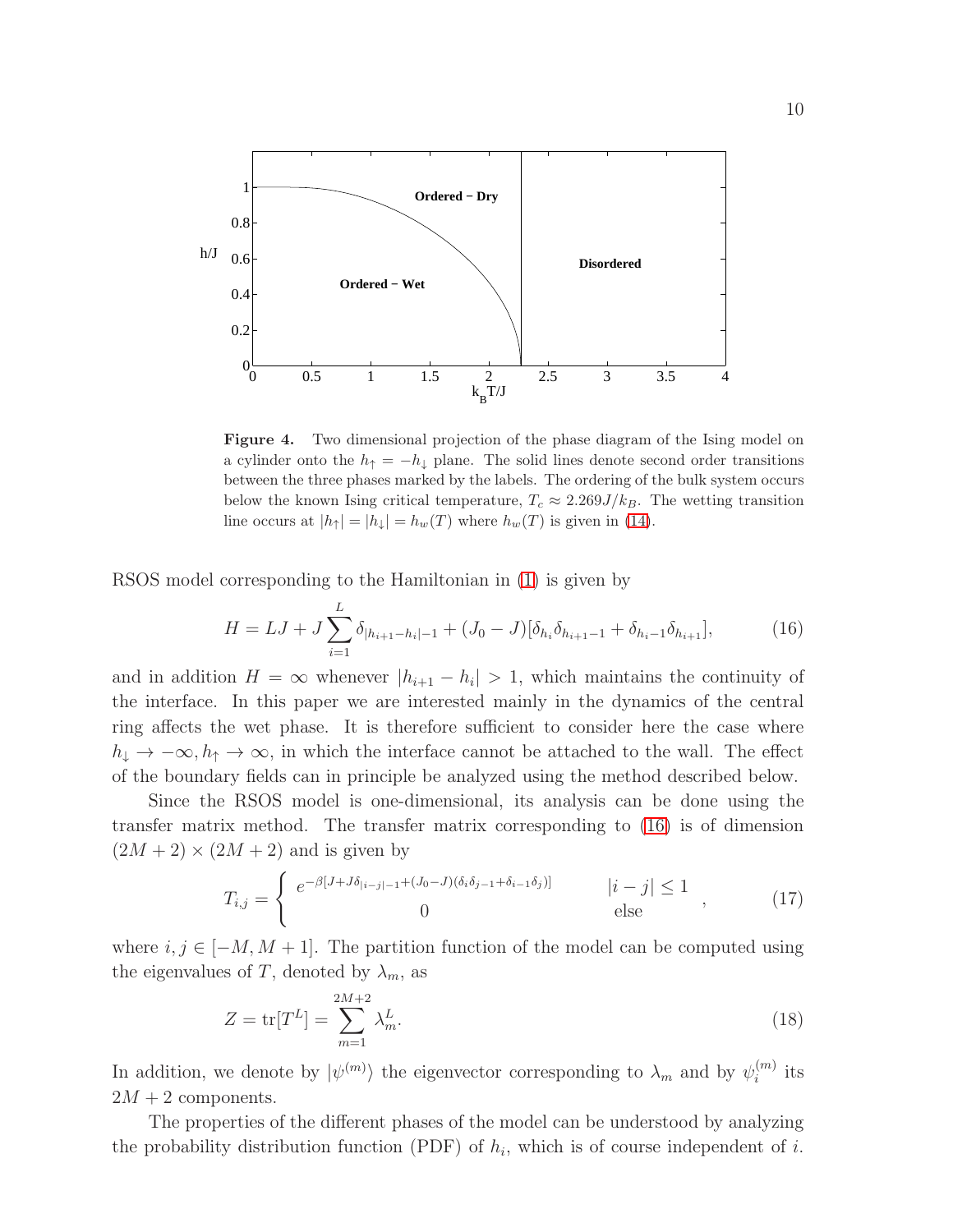In order to compute  $Pr(h_i = j)$ , it is useful to define a basis of vectors,  $|\phi^{(j)}\rangle$  with  $j = -M, \ldots M + 1$ , for which the j'th entry is 1 and the rest are zero, i.e.

$$
\phi_{\ell}^{(j)} \equiv \begin{cases} 1 & \ell = j \\ 0 & \text{else} \end{cases} . \tag{19}
$$

In terms of  $|\phi^{(j)}\rangle$  the PDF of h is given to using the density matrix approach as

$$
Pr(h_i = j) = \frac{1}{Z} \langle \phi^{(j)} | T^L | \phi^{(j)} \rangle = \frac{1}{\sum_m \lambda^L} \langle \phi^{(j)} | \psi^{(m)} \rangle \lambda_m^L \langle \psi^{(m)} | \phi^{(j)} \rangle = \frac{\sum_m \lambda_m^L (\psi_j^{(m)})^2}{\sum_m \lambda^L}.
$$
 (20)

The PDF of h is thus fully described by the eigenvectors and eigenvalues of  $T$ . Analyzing the equation  $T|\psi\rangle = \lambda |\psi\rangle$  for  $\psi_j$  with  $j \neq 0, 1$ , one find an equation of the form

<span id="page-10-2"></span><span id="page-10-0"></span>
$$
\psi_{j-1}^{(m)} - 2\psi_j^{(m)} + \psi_{j+1}^{(m)} = (\lambda_m e^{2\beta J} - e^{\beta J} - 2)\psi_j^{(m)}.
$$
\n(21)

On the central lines the finite Laplacian operator in the LHS above is slightly modified, yielding

<span id="page-10-1"></span>
$$
e^{-\beta(J_0-J)}\psi_0^{(m)} - 2\psi_1^{(m)} + \psi_2^{(m)} = (\lambda_m e^{2\beta J} - e^{\beta J} - 2)\psi_1,\tag{22}
$$

$$
\psi_{-1}^{(m)} - 2\psi_0^{(m)} + e^{-\beta(J_0 - J)}\psi_1^{(m)} = (\lambda_m e^{2\beta J} - e^{\beta J} - 2)\psi_0.
$$
\n(23)

Equations [\(21\)](#page-10-0)-[\(23\)](#page-10-1) can be solved for  $J_0 < J$  using the following Ansatz:

$$
\psi_i^{(m)} = \begin{cases} A_m \sinh[k_m(M+1-i)] & 1 \le i \le M+1 \\ A_m \sinh[k_m(M+i)] & -M \le i \le 0 \end{cases} , \tag{24}
$$

where  $k_m$  is a real exponent and  $A_m$  is a normalization factor. Inserting this form into [\(21\)](#page-10-0) yields an expression for the eigenvalue,  $\lambda_m = e^{-\beta J} + 2e^{-2\beta J} \cosh k_m$ . Inserting this result and the ansatz into either [\(22\)](#page-10-1) or [\(23\)](#page-10-1) yields for the largest eigenvalue

$$
k_1 = \operatorname{acosh}\left[\frac{1 + e^{2\beta(J - J_0)}}{2e^{\beta(J - J_0)}}\right] + O(e^{-M}),\tag{25}
$$

and additional solutions that are smaller than  $k_1$  by an amount that does not scale with M. This gap between  $\lambda_1$  and the second largest  $\lambda$  implies that the properties of the system are thus fully controlled by the highest eigenvalue of T. The fact that  $k_1$  does not scale with M implies that the density profile of h decays in the bulk of the system as

$$
\frac{P(h_i = \alpha M)}{P(h_i = 0)} \approx \left(\frac{\psi_{\alpha M}^{(1)}}{\psi_0^{(1)}}\right)^2 \sim e^{-Mk_1\alpha}.\tag{26}
$$

The interface is thus pinned to the central ring for  $J_0 < J$ , with an exponentially small probability to be found in the bulk of the system. The interface fluctuates symmetrically around the central ring because it is energetically preferable for the interface to cross it. We verify this numerically in the full two-dimensional model and for a specific temperature in figure [5a](#page-11-0). This phase is different from the asymmetrically pinned phase observed in the driven case below and in [\[31\]](#page-28-5), where the interface fluctuates more into one side of the central ring.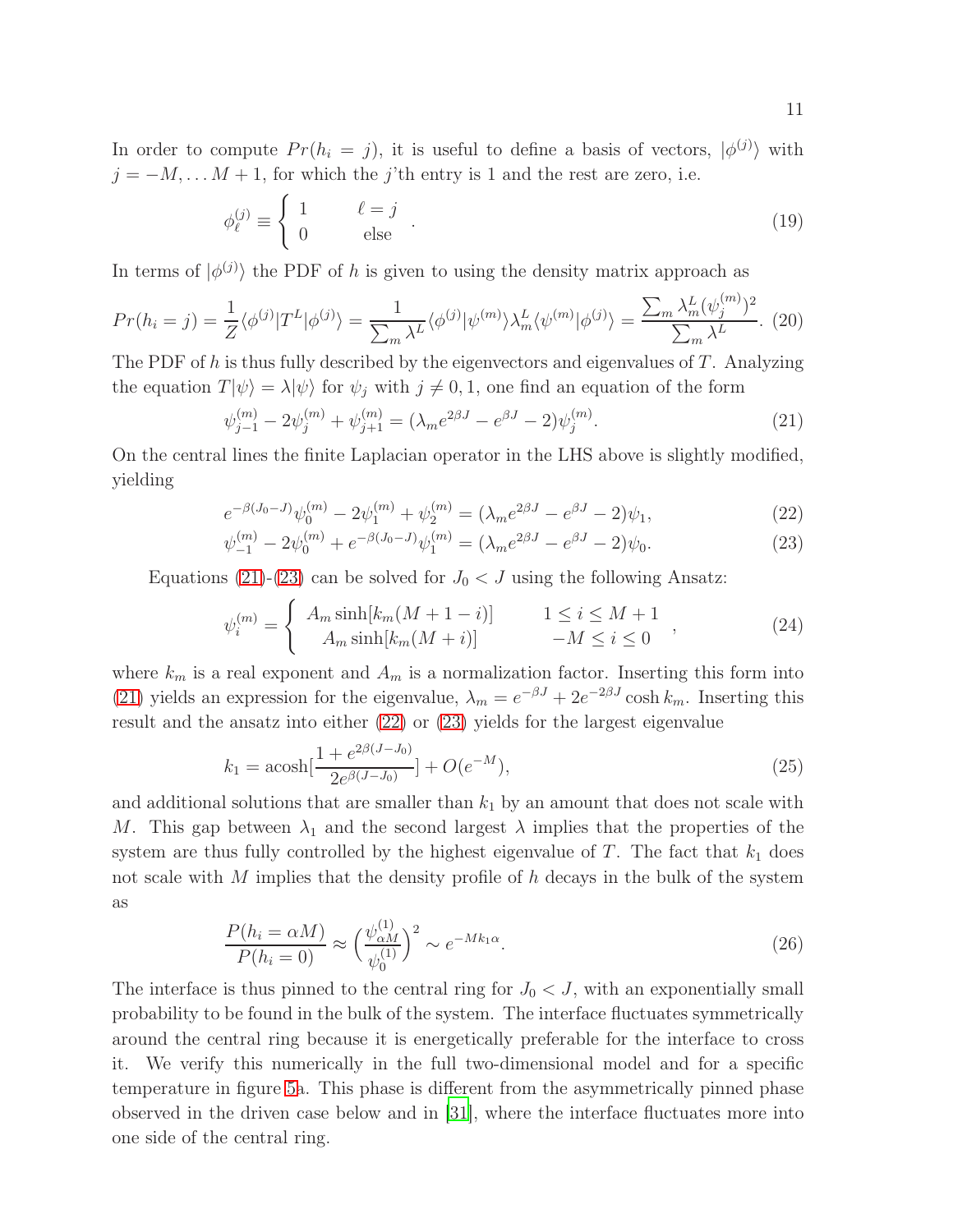

<span id="page-11-0"></span>**Figure 5.** The overall magnetization in the system,  $m_T(\sigma)$   $\equiv$ 1  $\frac{T(2M+1)}{L} \sum_{i=1}^{L} \sum_{j=-M}^{L} \sigma_{i,j}$ , as a function of a research time variable  $T = V[E(2M+1)]$  for  $L = M = 100$ . The temperature in both figures is  $k_B T = 1.25$ , which is below the  $\sum_{i=1}^{L} \sum_{j=-M}^{M} \sigma_{i,j}$ , as a function of a rescaled time variable  $\tau = t/[L(2M+1)]$ Ising critical temperature. Figures (a) and (b) show the case where  $J_0 = 0.5J$  and  $J_0 = 1.5 J_0$ , respectively. In (a) the interface is pinned symmetrically to the central ring, whereas in (b) the interface is weakly-repelled from the central ring.

When analyzing the RSOS model with  $J_0 > J$ , one has to consider a different solution for the eigenvectors of  $T$  of the form

<span id="page-11-1"></span>
$$
\psi_i^{(m)} = \begin{cases} A_m \sin[k_m(M+1-i)] & 1 \le i \le M+1 \\ A_m \sin[k_m(M+i)] & -M \le i \le 0 \end{cases} , \tag{27}
$$

where  $k_m$  is a real wave-number. Inserting the above ansatz into [\(21\)](#page-10-0) yields  $\lambda_m$  =  $e^{-\beta J} + 2e^{-2\beta J}\cos k_m$ . Inserting the latter result and [\(27\)](#page-11-1) into either [\(22\)](#page-10-1) or [\(23\)](#page-10-1) yields

<span id="page-11-2"></span>
$$
\cos(k_m) + \cot(k_m M)\sin(k_m) = e^{-\beta(J_0 - J)}.
$$
\n(28)

In general one expects  $k_m$  to scale as  $1/M$  in order to yield a smooth density profile. As a result, there is no finite gap between the largest eigenvalue and others, which implies that many of the wavevectors  $(O(M/\sqrt{L})$  of them) contribute to the density profile. Expanding the above equation in small  $k_m$  yields  $\cot(k_mM)k_m \approx e^{-\beta(J_0-J)} - 1$ , which suggests that  $k_m$  has the form  $k = \frac{\pi m}{M} + \frac{\eta}{M^2} + O(M^{-3})$  with  $m \neq 0$ . Inserting this expansion yields for  $m \ll M$ 

$$
k_m = \frac{\pi m}{M} - \frac{\pi m}{M^2 (1 - e^{-\beta(J_0 - J)})} + O(M^{-3}),\tag{29}
$$

and thus  $\eta = -\pi m/(1 - e^{-\beta(J_0 - J)})$ . Solution with  $m \sim M$  may have a different form, but they do not contribute to the density profile due to the  $\lambda_m^L$  factor in [\(20\)](#page-10-2). Using this result the probability of the profile to touch the central ring can be shown to scale as

<span id="page-11-3"></span>
$$
\frac{P(h_i = 0)}{P(h_i = \alpha M)} \sim \frac{\sum_m \lambda_m^L \sin^2(k_m M)}{\sum_m \lambda_m^L \sin^2[k_m (1 - \alpha) M]} \approx \frac{\sum_m \lambda_m^L \sin^2(\eta/M)}{\sum_m \lambda_m^L \sin^2[(1 - \alpha)\pi]} \sim \frac{1}{M^2},\tag{30}
$$

for any finite  $\alpha$ . The interface is thus repelled from the central. This is clearly visible in figure [6](#page-12-2) where  $P(h_i = j)$  is plotted for a specific temperature and several system-sizes.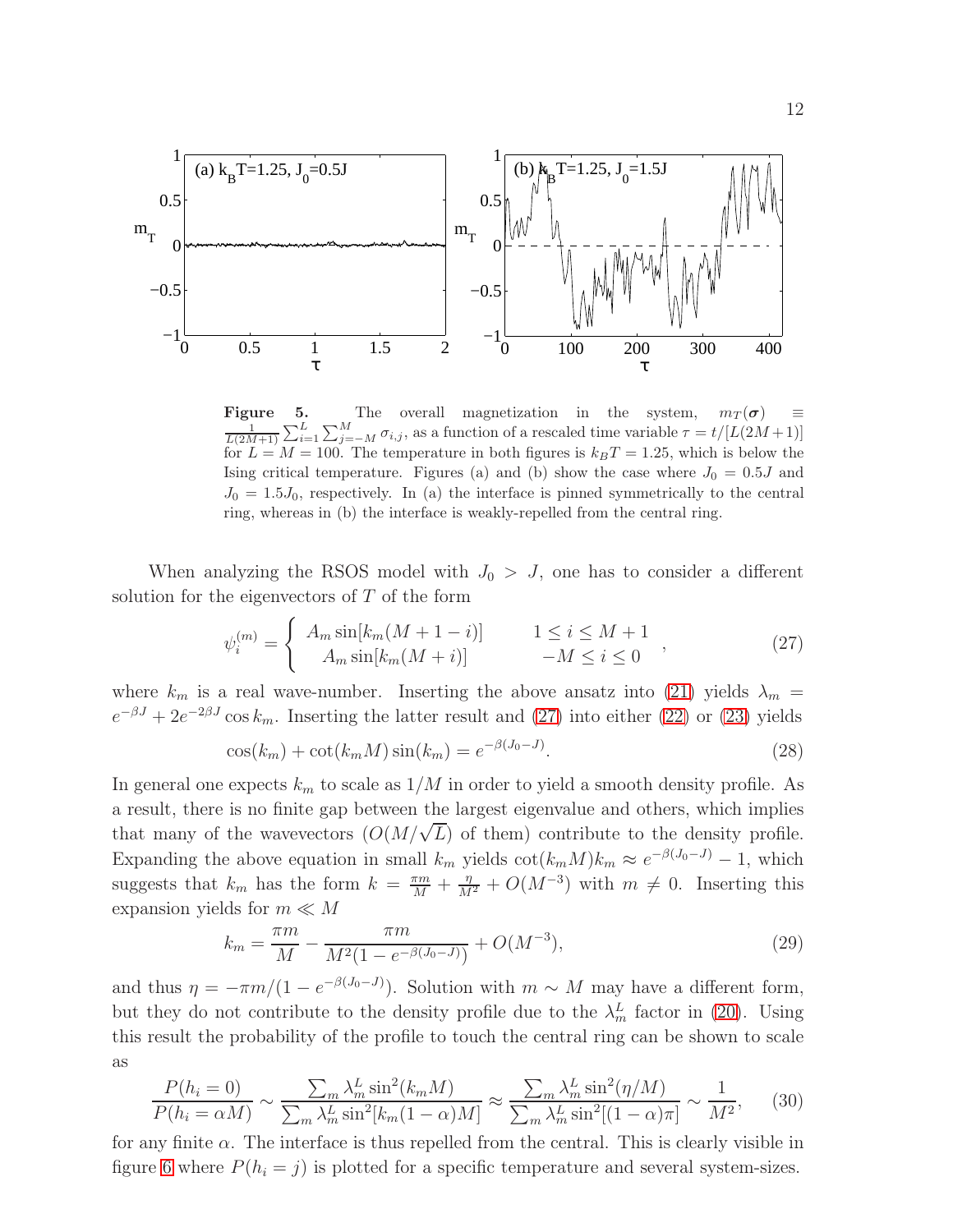

<span id="page-12-2"></span>**Figure 6.** Numerical summation of the solution of  $P(h_i = j)$  in Eqs. [\(20\)](#page-10-2),[\(27\)](#page-11-1) and [\(28\)](#page-11-2) for  $k_BT = 1.25$ ,  $J_0 = 1.5J$  and  $L = M = 20, 100, 400$ . The probability rescaled by multiplication by M.

In terms of temporal behaviour of the interface, [\(30\)](#page-11-3) implies that as long as L and M scale similarly the interface is confined either above or below the central line and very rarely touches the central ring. The is shown to be the case for the full 2D Ising model in figure [5b](#page-11-0), where  $m<sub>T</sub>$  is plotted for  $L = M = 100$ . When the interface is close to the central ring, there is an energetic barrier which scales as  $2(J_0-J)$  for creating a single crossing point. Expanding this crossing point has no energetic cost. There is, however, an entropic barrier which is expected to yield a crossing time between the two sides that grows polynomially with  $L$  and  $M$ . The analysis of the average crossing time,  $\Delta t$  for several system-sizes is shown figure [7,](#page-13-0) which suggested that  $\Delta t \sim L^4$ .

To conclude, modifying the interaction strength within the central ring was found yield two different wet phases. For  $J_0 < J$  the interface is strongly pinned to the central ring and fluctuates symmetrically around it, whereas for  $J_0 > J$  it is repelled from it but crosses it on a time-scale that grows polynomially with  $L$  and  $M$ . In the next section we study the effect of the drive on the interface and find that it leads to a different set of phases.

### <span id="page-12-1"></span><span id="page-12-0"></span>4. Analysis of the Ising model with a driven line

### 4.1. Phase diagram for fast drive and slow spin flips on the central ring

We now return to the Ising model with a driven line, illustrated in figure [1.](#page-4-1) In general the additional Kawasaki dynamics in [\(3\)](#page-4-3) leads to a non-equilibrium steady-state, whose form is unknown. However, as explained below, one can derive the phase diagram of the model in the limit of fast drive and slow spin flips in the central ring. The different phases found in this study can be observed numerically also away from this limit, as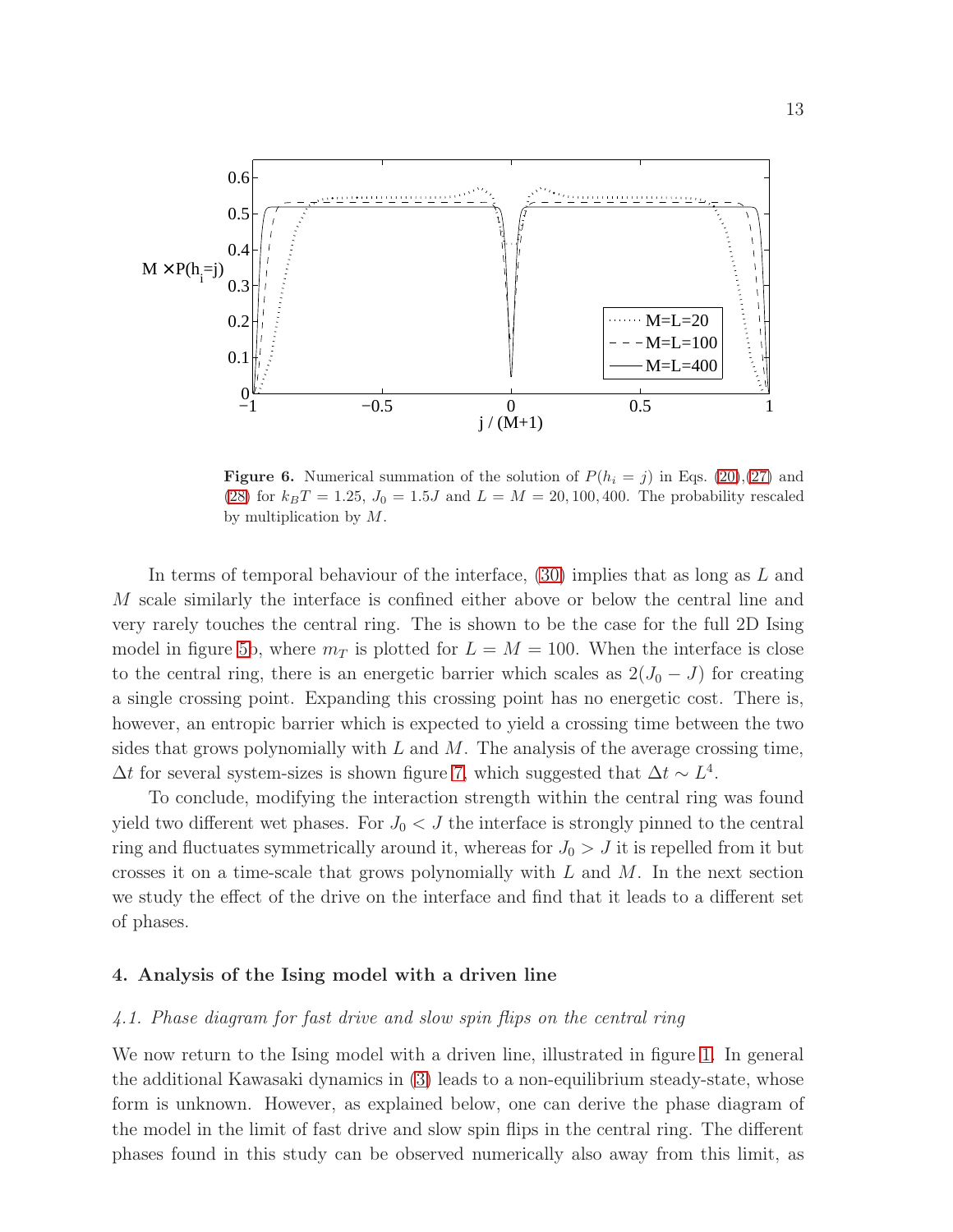

<span id="page-13-0"></span>Figure 7. Average crossing time of the interface between the two sides of the central ring, plotted as a function of the length,  $L$ , on a log-log scale for  $M = L$  and  $k_B T = 1.25$ . The dashes line denotes the curve  $\Delta t \sim L^4$ , which appears to fit the result.

shown in section [4.2.](#page-17-0)

The limit of fast drive is defined such that the relaxation time-scale of the conserving dynamics within the central ring is much faster than that of the boundary layers adjacent to that ring. Such a limit allows the conserving dynamics to reach a steady-state between every spin flip in the adjacent boundaries. The steady-state of the conserving dynamics is that of the Asymmetric Simple Exclusion Process (ASEP), which is uniform over all the spin-configurations with a fixed number of particles (which corresponds here to a a fixed magnetization in the central ring) [\[39](#page-28-8), [45,](#page-29-2) [46\]](#page-29-3). This steady-state is known to be obtained on a time-scale of  $\mathcal{O}(L^{3/2})$  [\[47](#page-29-4)]. On the other hand, since the dynamics in the adjacent rings is non-conserving, their magnetization relaxes on a time-scale of  $\mathcal{O}(1)/p_{i,j\neq0}^{(\mathrm{Gb})}$ .

Similarly, the limit of slow spin flips in the central ring is defined such that the relaxation time-scale of the non-conserving dynamics in the central ring, given by  $\mathcal{O}(1)/p_{i,0}^{(Gb)}$ , is much slower than the relaxation time of the adjacent layers. This enables the magnetization in these adjacent layers to reach the steady-state values of the 2D Ising model between every spin flip in the central ring. The limit we consider can thus be written as

$$
p_{i,0}^{(\text{Gb})} \ll p_{i,j \neq 0}^{(\text{Gb})} \ll p^{(\text{Kw})} L^{-3/2}.
$$
\n(31)

Within these two limits the rate of every spin flip in the central ring is a function only of magnetization in the central ring, defined as

$$
m_0(\boldsymbol{\sigma}) \equiv \frac{1}{L} \sum_{i=1}^{L} \sigma_{i,0}.
$$
\n(32)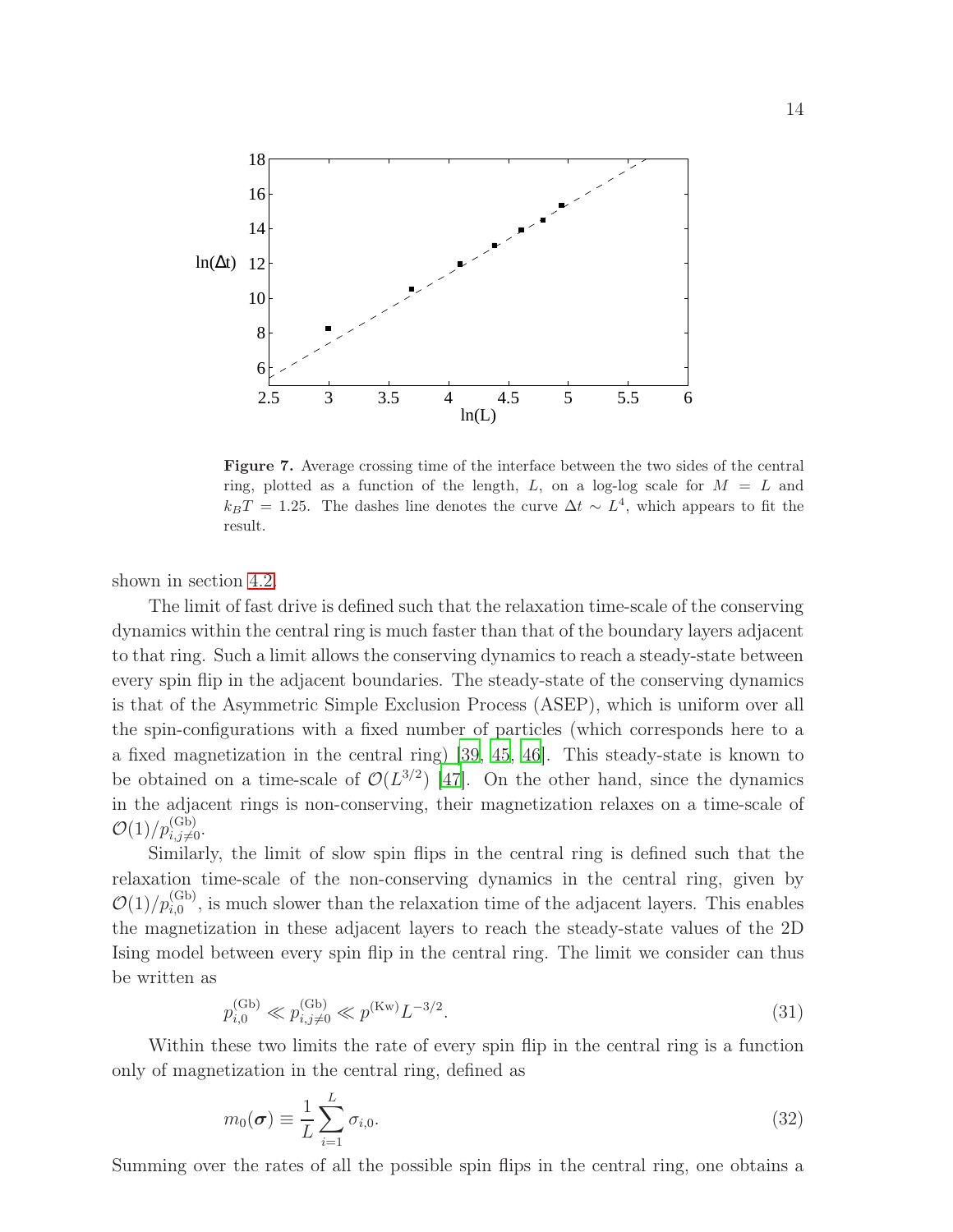master equation for  $m_0$ , which corresponds to that of one-dimensional random walk in a potential. This can be formally written as

<span id="page-14-0"></span>
$$
\frac{dP(m_0)}{dt} = W_+(m_0 - \frac{2}{L})P(m_0 - \frac{2}{L}) + W_-(m_0 + \frac{2}{L})P(m_0 + \frac{2}{L}) - [W_+(m_0) + W_-(m_0)]P(m_0),
$$
(33)

where  $W_{\pm}$  are the rates of spin flips in the central ring for a given value of  $m_0$ . These rates can be computed from the known steady-state properties of the 2D Ising model and of the ASEP, as discussed below. A similar approach has been employed in [\[31](#page-28-5)], where the rates were computed using a low temperature expansion of the Ising model. A finite temperature analysis was not possible in this case because the properties of the Ising model with a fixed magnetization (or equivalently fixed bulk magnetic field) are unknown. Equation [\(33\)](#page-14-0) has a simple solution of the form

$$
P(m_0) = \prod_{X=-L}^{L m_0 - 2} \frac{W_+(X/L)}{W_-(X/L + 2/L)},
$$
\n(34)

where X increases in steps of 2. This can be written in the large  $L$  limit as

<span id="page-14-1"></span>
$$
P(m_0) \propto e^{\frac{L}{2} \int_{-1}^{m_0} dx \{ \log[W_+(x)/W_-(x)] \} + \mathcal{O}(1)} \equiv e^{L\mathcal{G}(m_0) + \mathcal{O}(1)},\tag{35}
$$

where  $\mathcal{G}(m_0)$  is the large deviation function of  $m_0$ .

Equation [\(35\)](#page-14-1) implies that  $\mathcal{G}(m_0)$  depends only on the ratio between  $W_+(x)$  and  $W_-(x)$ . The first step in obtaining this ratio is to analyze the interaction between line 0 and its neighbouring lines from above and below. Naively one would think that for a given magnetization,  $m_0$ , the spins in line 1 feel a magnetic field of strength  $Jm_0$ . However, this turns out to be true only for high temperature,  $\beta \to 0$ . In order to verify this, one has to consider the ratio between the rate of a spin flip in site  $(i, 1)$  and the that of the reverse process, given by

$$
\frac{W_{\sigma_{i,1}=-1 \to \sigma_{i,1}=1}(m_0)}{W_{\sigma_{i,1}=1 \to \sigma_{i,1}=-1}(m_0 + 2/L)} =
$$
\n
$$
\frac{[P(\sigma_{i,0}=1|m_0)e^{\beta J} + P(\sigma_{i,0}=-1|m_0)e^{-\beta J}]e^{\beta J(\sigma_{i-1,1}+\sigma_{i+1,1}+\sigma_{i,2})}}{[P(\sigma_{i,0}=1|m_0)e^{-\beta J} + P(\sigma_{i,0}=-1|m_0)e^{\beta J}]e^{-\beta J(\sigma_{i-1,1}+\sigma_{i+1,1}+\sigma_{i,2})} + \mathcal{O}(1/L)}.
$$
\n(36)

The fact that the steady-state measure of the central ring is uniform over all configuration implies that  $P(\sigma_{i,0} = \pm 1 | m_0) = (1 \pm m_0)/2$ , which yields

<span id="page-14-2"></span>
$$
\frac{W_{\sigma_{i,1}=-1 \to \sigma_{i,1}=1}(m_0)}{W_{\sigma_{i,1}=1 \to \sigma_{i,1}=-1}(m_0 + 2/L)} = \frac{\frac{1+m_0}{2} e^{\beta J \sigma_{i,1}} + \frac{1-m_0}{2} e^{-\beta J}}{\frac{1+m_0}{2} e^{-\beta J} + \frac{1-m_0}{2} e^{\beta J}} e^{2\beta J (\sigma_{i-1,1} + \sigma_{i+1,1} + \sigma_{i,2})} + \mathcal{O}(\frac{1}{L}) \tag{37}
$$

$$
\equiv e^{2\beta [\Phi_J(m_0) + J(\sigma_{i-1,1} + \sigma_{i+1,1} + \sigma_{i,2})]} + \mathcal{O}(\frac{1}{L}),
$$

where

$$
\Phi_J(m) = -\frac{J}{2} \log \left[ \frac{\cosh(\beta J) - m \sinh(\beta J))}{\cosh(\beta J) + m \sinh(\beta J)} \right].
$$
\n(38)

The spins in line 1 therefore feel an effective magnetic field  $\Phi_J(m_0)$  which is in general different than  $Jm_0$ . This field is plotted for various values of  $\beta J$  in figure [8.](#page-15-0) Figure [8a](#page-15-0) demonstrates the fact that  $\lim_{\beta\to 0} \Phi_J(m) = Jm$ . The fact that  $\Phi_J(m) \neq Jm$  was noted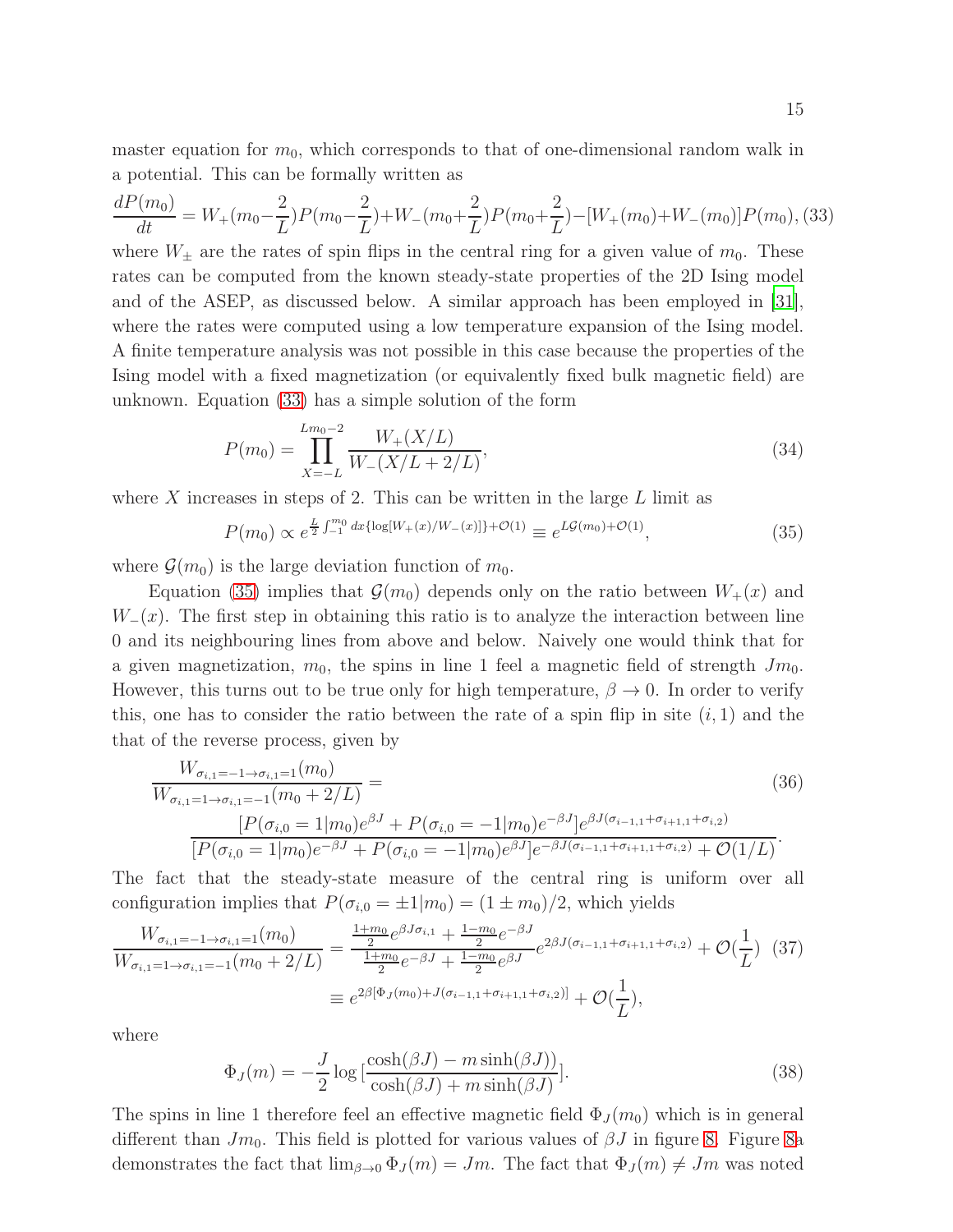

<span id="page-15-0"></span>Figure 8. Effective field induced between the driven line and the boundary line of the two-dimensional Ising model normalized by  $J$ ,  $\Phi_J/J$ , for different values of  $\beta J$ .

also in [\[48\]](#page-29-5), where the Ising interaction between two lines of spins was analyzed in the case where one line is strongly driven.

Since the spin flips in the driven line occur slowly, the systems above and below the driven line relax between every such spin flip to the steady-state of the 2D Ising model with boundary fields  $h_{\downarrow}, \Phi_J(m_0)$  and  $\Phi_J(m_0), h_{\uparrow}$ , respectively  $\ddagger$ . Consequently, the magnetization in lines 1 and  $-1$  is given on the time-scale in which  $m_0$  is fixed by

<span id="page-15-3"></span>
$$
m_1 = \mathcal{M}(\Phi_J(m_0), h_\uparrow), \qquad m_{-1} = \mathcal{M}(\Phi_J(m_0), h_\downarrow). \tag{39}
$$

Using an analysis similar to that of [\(37\)](#page-14-2), the ratio between the rates of spin flips within the driven line are given by

<span id="page-15-2"></span>
$$
\frac{W_{\sigma_{i,0}=-1 \to \sigma_{i,0}=1}(m_0)}{W_{\sigma_{i,0}=-1 \to \sigma_{i,0}=-1}(m_0 + 2/L)} = e^{2\beta [2\Phi_{J_0}(m_0) + \Phi_J(m_1) + \Phi_J(m_{-1})]} + \mathcal{O}(\frac{1}{L}).\tag{40}
$$

This implies that apart for the average magnetic field from the two adjacent rings,  $\Phi_J(m_{-1})$  and  $\Phi_J(m_1)$ , every spin in the central ring feels a field of strength  $2\Phi_{J_0}(m_0)$ , exerted on it by the spins within the central ring.

The fact that the expression in  $(40)$  is independent of i, enables us to derive from it the ratio between the rates of increase and decrease of  $m_0$  by summing over all possible single spin flips, yielding

$$
\frac{W_{+}(m_{0})}{W_{-}(m_{0}+2/L)} = \frac{\sum_{i=1}^{L} \delta_{\sigma_{i,0},+1} W_{\sigma_{i,0}=-1 \to \sigma_{i,0}=1}(m_{0})}{\sum_{i=1}^{L} \delta_{\sigma_{i,0},+1} W_{\sigma_{i,0}=1 \to \sigma_{i,0}=-1}(m_{0}+2/L)} = \frac{L(1+m_{0})/2}{L(1-m_{0})/2} e^{2\beta[2\Phi_{J_{0}}(m_{0})+\Phi_{J}(m_{1})+\Phi_{J}(m_{-1})]} + \mathcal{O}(\frac{1}{L}).
$$
\n(41)

Inserting the expression for  $m_{\pm 1}$  in [\(39\)](#page-15-3) into the above equation yields an expression for  $W_+(m_0)/W_-(m_0)$  which is fully determined by  $m_0$  and is given by

$$
\frac{W_{+}(m_{0})}{W_{-}(m_{0})} = \frac{(1+m_{0})}{(1-m_{0})}e^{2\beta[2\Phi_{J_{0}}(m_{0})+\Phi_{J}(\mathcal{M}(\Phi_{J}(m_{0}),h_{\uparrow}))+\Phi_{J}(\mathcal{M}(\Phi_{J}(m_{0}),h_{\downarrow}))]} + \mathcal{O}(\frac{1}{L}).
$$
 (42)

<span id="page-15-1"></span><sup>†</sup> The fact that the driven line exerts a field of strength  $\Phi_J(m_0)$  and not  $Jm_0$  was unaccounted for in [\[31\]](#page-28-5). However, by repeating the derivation presented there, we verified that the use of  $\Phi_J$  does not change the qualitative results of that study.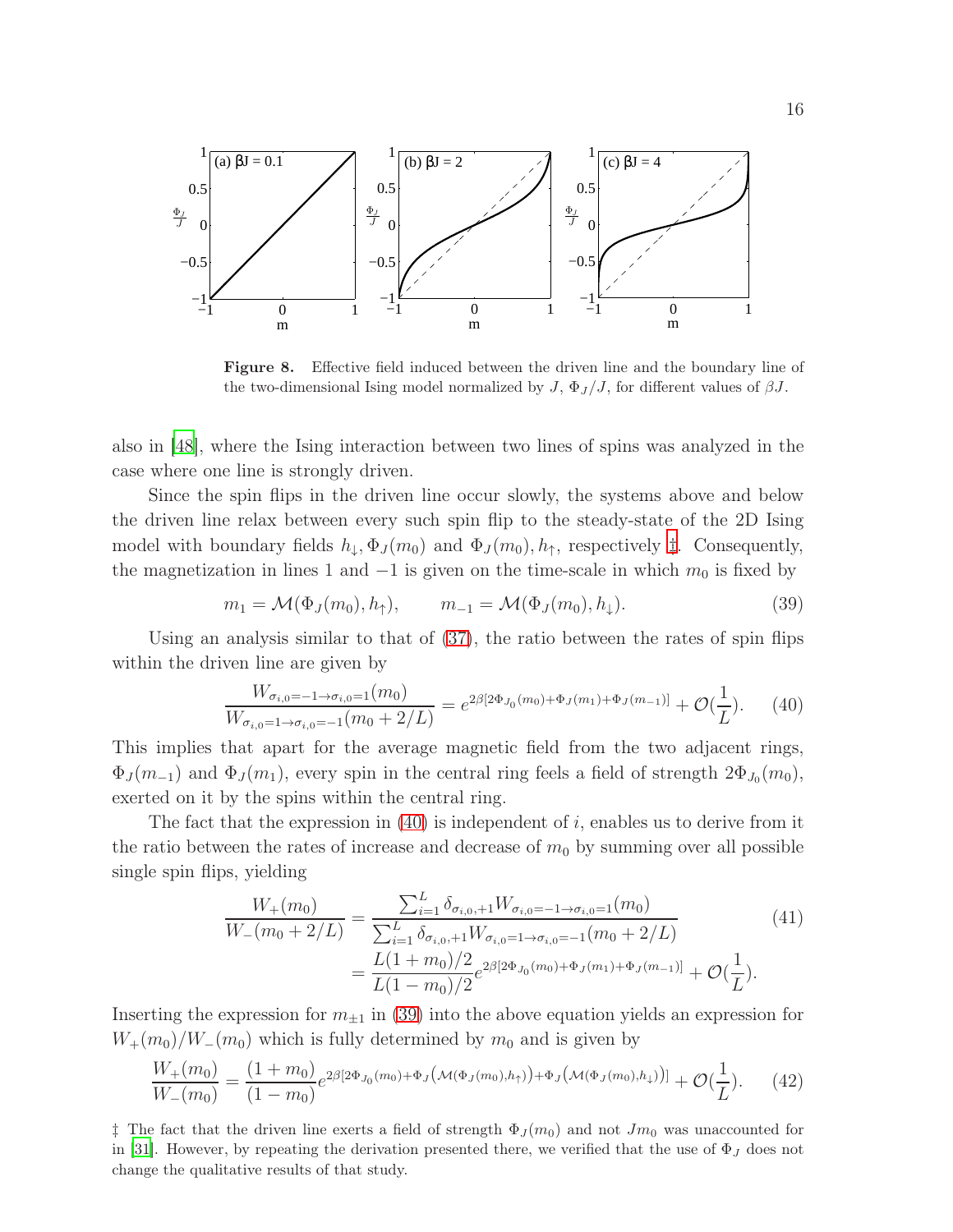Finally, the above result can be used in the solution of the large deviation function in [\(35\)](#page-14-1), yielding

$$
\mathcal{G}(m_0) = -\frac{1 + m_0}{2} \log(\frac{1 + m_0}{2}) - \frac{1 - m_0}{2} \log(\frac{1 - m_0}{2}) + 2\beta \int^{m_0} dx \Phi_{J_0}(x) \tag{43}
$$

$$
+ \beta \int^{m_0} dx \Big[ \Phi_J(\mathcal{M}(\Phi_J(m_0), h_1)) + \Phi_J(\mathcal{M}(\Phi_J(m_0), h_1)) \Big].
$$

Note that the first two terms in the RHS above correspond to the entropy of the central ring. The following two integrals account for the interaction within the central ring, and with the two adjacent rings, respectively.

By studying the extrema of  $\mathcal{G}(m_0)$  for different values of  $\beta$  and  $J_0/J$  one can obtain the phase diagram of the model. The resulting phase diagram is plotted in figure [9](#page-17-1) for the relatively simple case where  $h_{\downarrow} < -J, h_{\uparrow} > J$ , in which the interface is never attached to the boundaries of the cylinder. Representing plots of  $\mathcal{G}(m_0)$  in each phase are provided in figure [10.](#page-18-0)

The main features of the phase diagram are as follows: In the driven model, the central line become magnetized before the bulk of the system does, i.e. for  $T > T_c \approx 2.269J/k_B$ . The system undergoes a second order phase transition between two phases where the bulk of the system is disordered and the central ring is either paramagnetic,  $m_0 = 0$ , or ferromagnetic  $,m_0 \neq 0$ . The plot of  $\mathcal{G}(m_0)$  for this phase, referred here as the ordered line phase, is shown in figure [10a](#page-18-0). Below the Ising critical point and for  $J = J_0$  the system exhibits only one type of a wet phase, where the interface is repelled from the driven line, as shown in figure [10b](#page-18-0). The sign-flip symmetry of  $m_0$  is spontaneously broken in this phase, yielding two degenerate states, where the interface is either above of below the driven line. As suggested by the form  $\mathcal{G}(m_0)$ , there is a barrier between those two degenerate states which increases with  $L$ . This implies that the tunneling time between them increases exponentially with  $L$ , as confirmed numerically in the next section. This is in contrast to the polynomial growth of the crossing-time found in the equilibrium repelled phase in section [3.2.](#page-8-0) In this respect the repelled phase observed here can be considered to be a 'strongly-repelled' phase.

As in equilibrium, decreasing  $J_0$  below  $J$  is generally expected to attract the interface to the driven line. However, in this case the effective repulsion due to the drive implies that one has to go significantly below  $J_0 = J$  in order to observe a pinned phase. For  $J_0 \lesssim 0.54J$ , one finds two phases where the interface is pinned to the central ring. For relatively high temperatures, we observe a phase similar to that observed in equilibrium, where the interface fluctuates symmetrically around the central ring, yielding  $m_0 = 0$  (corresponding LDF shown in figure [10c](#page-18-0)). The transition between this phase and the disordered phase is of first order (thick solid line in figure [9\)](#page-17-1). As the temperature is decreased the sign-flip symmetry of  $m_0$  is spontaneously broken, yielding a phase where the interface found in one of the sides of the central ring but at a distance from it that does not scale with  $L$ . The transition between the asymmetrically-pinned phase and the symmetrically-pinned phase is of second order. The plot of  $\mathcal{G}(m_0)$  in the asymmetrically-pinned phase is shown in figure [10d](#page-18-0). A reentrant second order transition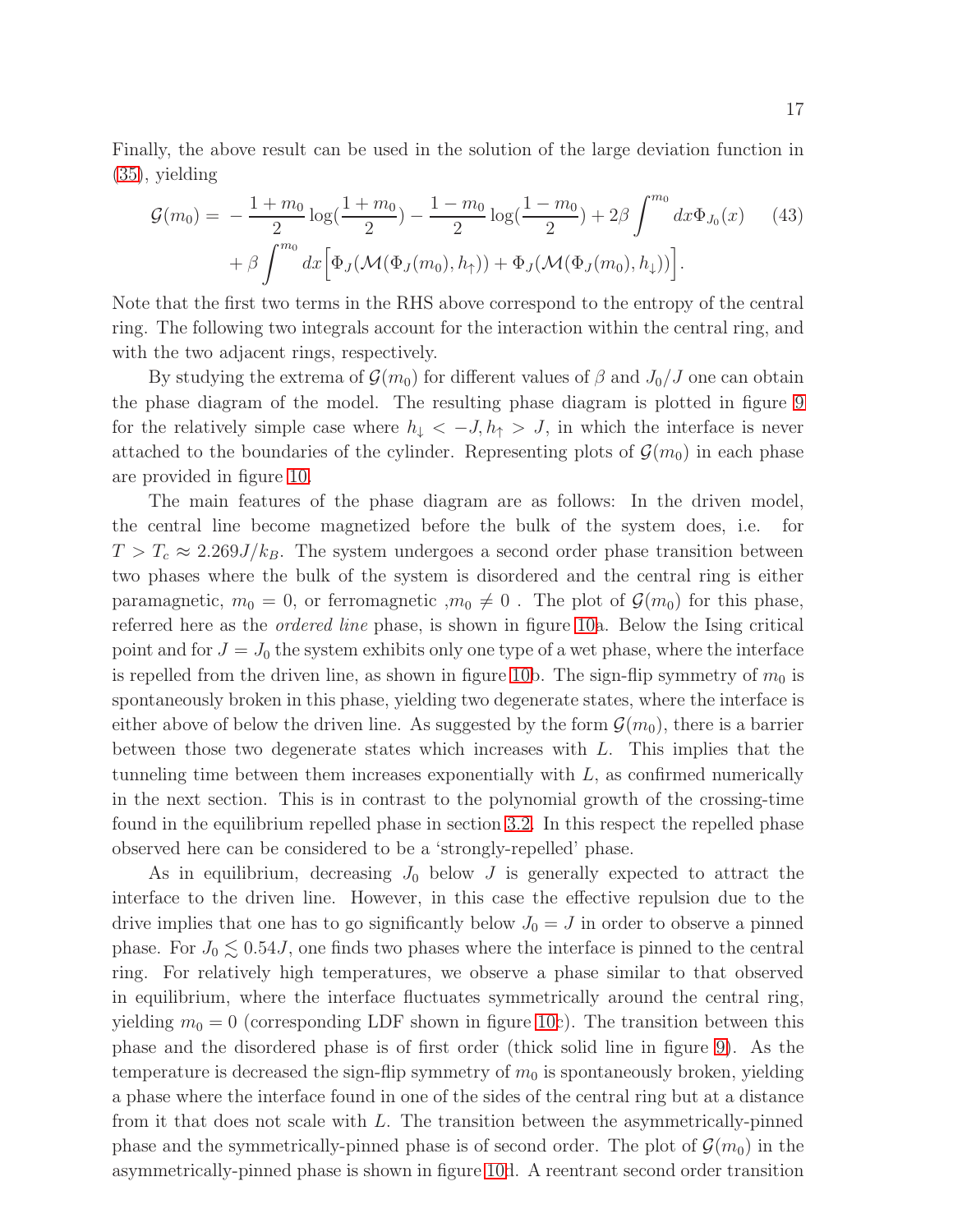

<span id="page-17-1"></span>Figure 9. Phase diagram of the 2D Ising model with a driven line in the limit of strong drive and slow spin flips on the driven line. The boundary fields are such that prohibit a dry state, i.e.  $h_{\downarrow} < -J$  and  $h_{\uparrow} > J$ . First and second order transition line are denoted by thick and thin solid lines, respectively. The dotted line denotes the stability limits of the two pinned phases. Here the boundary fields are given by  $h_{\downarrow} < J$ and  $h_{\uparrow} > J$ , such that the system is always in the wet phase. Their exact values do not affect the results in this case.

back into the repelled phase is observed at lower temperature, where the field induced by the driven line is strong enough to unpin the interface, namely  $|\Phi_J(m_0)| > |h_w(T)|$ .

The asymmetrically-pinned phase was observed in [\[31\]](#page-28-5), where Kawasaki dynamics was considered in the bulk and a low temperature limit was taken. The finite temperature fluctuation of the interface in this phase can thus be understood using the known boundary properties of the two-dimensional Ising model, analyzed extensively in [\[26\]](#page-28-0).

### <span id="page-17-0"></span>4.2. Numerical results for the driven case

The phase diagram of the model presented in section [2](#page-3-0) was computed in section [4.1](#page-12-0) in the limit of  $M \sim L \to \infty$ , fast drive and slow spin flips on the central ring,  $p_{i,0}^{(\text{Gb})} \ll p_{i,j\neq 0}^{(\text{Gb})} \ll p^{(\text{Kw})} L^{-3/2}$ . In this section we test numerically whether the results obtained in that limit yield a correct qualitative picture for finite  $L, p_{i,j}^{\text{Gb}}$  and  $p^{\text{Kw}}$ . For simplicity we consider here  $M = L$ . The results appear not to depend much on the ratio between  $p_{i,0}^{\text{Gb}}$  and  $p_{i,j\neq 0}^{\text{Gb}}$  and the asymmetry q or the drive. We thus choose to study here the simple case where  $p_{i,j}^{\text{Gb}} = 1$  for all j's and  $q = 1$  (totally asymmetric Kawasaki dynamics). On the other hand we find very different results for large and small  $p^{Kw}$ . To test the prediction of the above analysis we considered relatively fast drive by taking  $p^{\text{Kw}} = 1000.$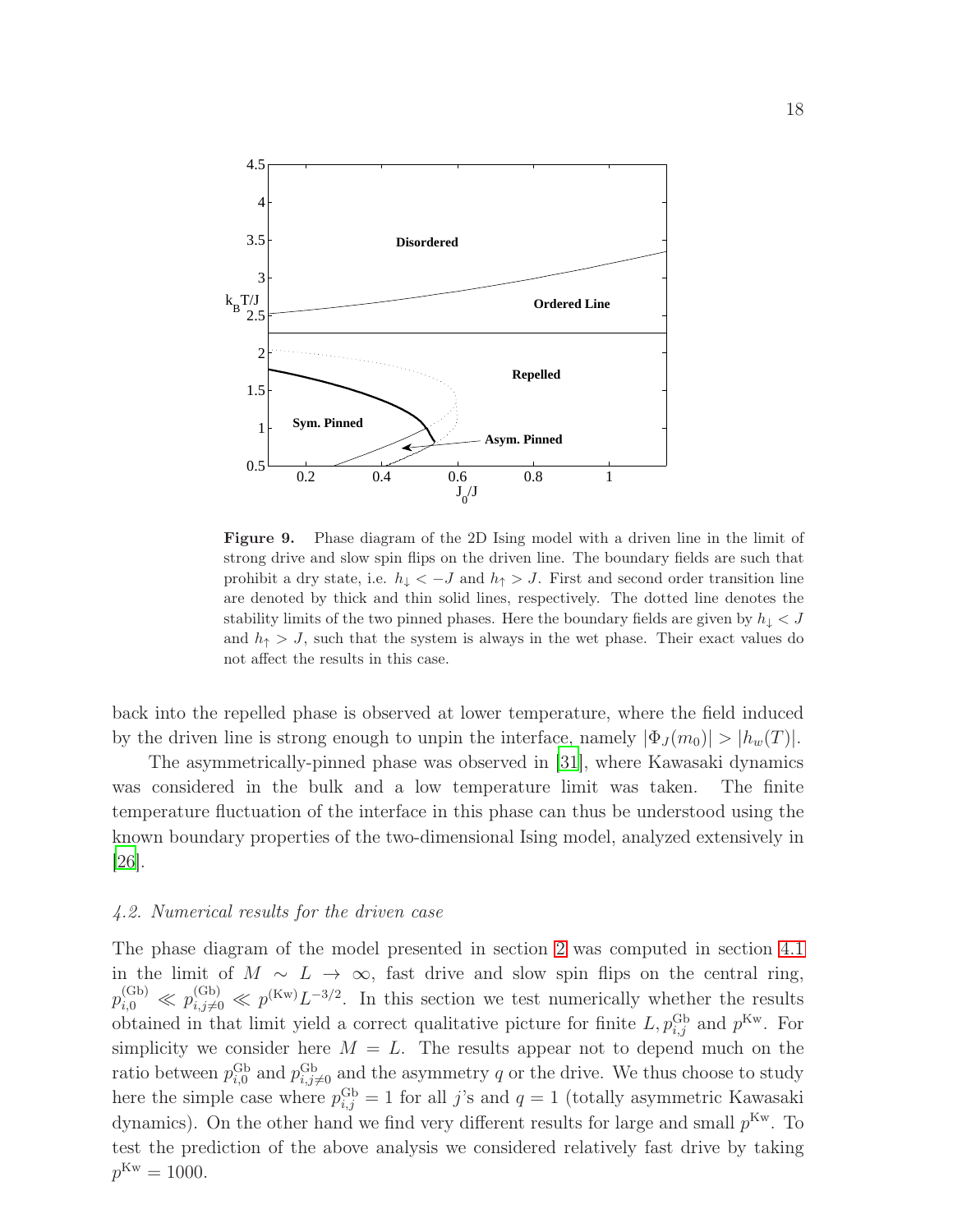

<span id="page-18-0"></span>**Figure 10.** The effective potential for the random walk of  $m_0$ ,  $V(m_0) = -\mathcal{G}(m_0)$ , computed for the following points in the phase diagram in figure [9:](#page-17-1) (a)  $\beta J =$  $0.35, J_0/J = 1$ , (b)  $\beta J = 0.5, J_0/J = 1$  (c)  $\beta J = 0.66, J_0/J = 0.2$ , (d)  $\beta J = 0.35, J_0/J = 1$  $2, J_0/J = 0.4$ . The type of phase depicted in each figure is denoted in the corresponding caption. The dashed lines denote the value of  $m_0$  for which  $\Phi_J(m_0) = \pm h_w(T)$ . For  $|\Phi_J(m_0)| > |h_w(T)|$  the interface is detached from the boundary. Here the boundary fields are given by  $h_{\downarrow} < J$  and  $h_{\uparrow} > J$ , such that the system is always in the wet phase. Their exact values do not affect the results in this case.

We focus here on the three different wet phases, which appear for  $J_0 \lesssim 0.54J$ . We consider specifically  $J_0 = 0.4J$ . The three phases are clearly visible when observing the time evolution of the overall magnetization, defined as

$$
m_T(\sigma) \equiv \frac{1}{L(2M+1)} \sum_{i=1}^{L} \sum_{j=-M}^{M} \sigma_{i,j}.
$$
\n(44)

Its behaviour in the repelled, symmetrically-pinned and asymmetrically-pinned phases is plotted respectively in Figs. [11a,11b](#page-19-0) and [11c](#page-19-0) for  $L = 50$  and in Figs. [11d,11e](#page-19-0) and [11f](#page-19-0) for  $L = 100$ . In the repelled phase, the system can be in two degenerate state where the magnetization is significantly different from 0. The transitions between these two states are clearly visible for  $L = 50$ , but cannot be observed for  $L = 100$  due to the limited simulation time. The exponential growth of the transition time is depicted by the grey triangles in figure [12,](#page-19-1) which shows the logarithm of the average time interval between the sign-flips of  $m_T(\sigma)$  as function of L. The symmetrically-pinned phase, where  $\langle m_T \rangle = 0$ , appears in Figs. [11b](#page-19-0) and [11e](#page-19-0) to become more stable as the system-size increases. For system of size  $L = 200$  we were unable to observe the detachment of the interface. In the asymmetrically-pinned phase, shown in Figs. [11c](#page-19-0) and [11f](#page-19-0), the system moves between two states where  $m_T \sim \pm \frac{1}{M}$ . As shown by the squares in figure [12,](#page-19-1) the crossing-time of the interface between those states grows exponentially with L but at a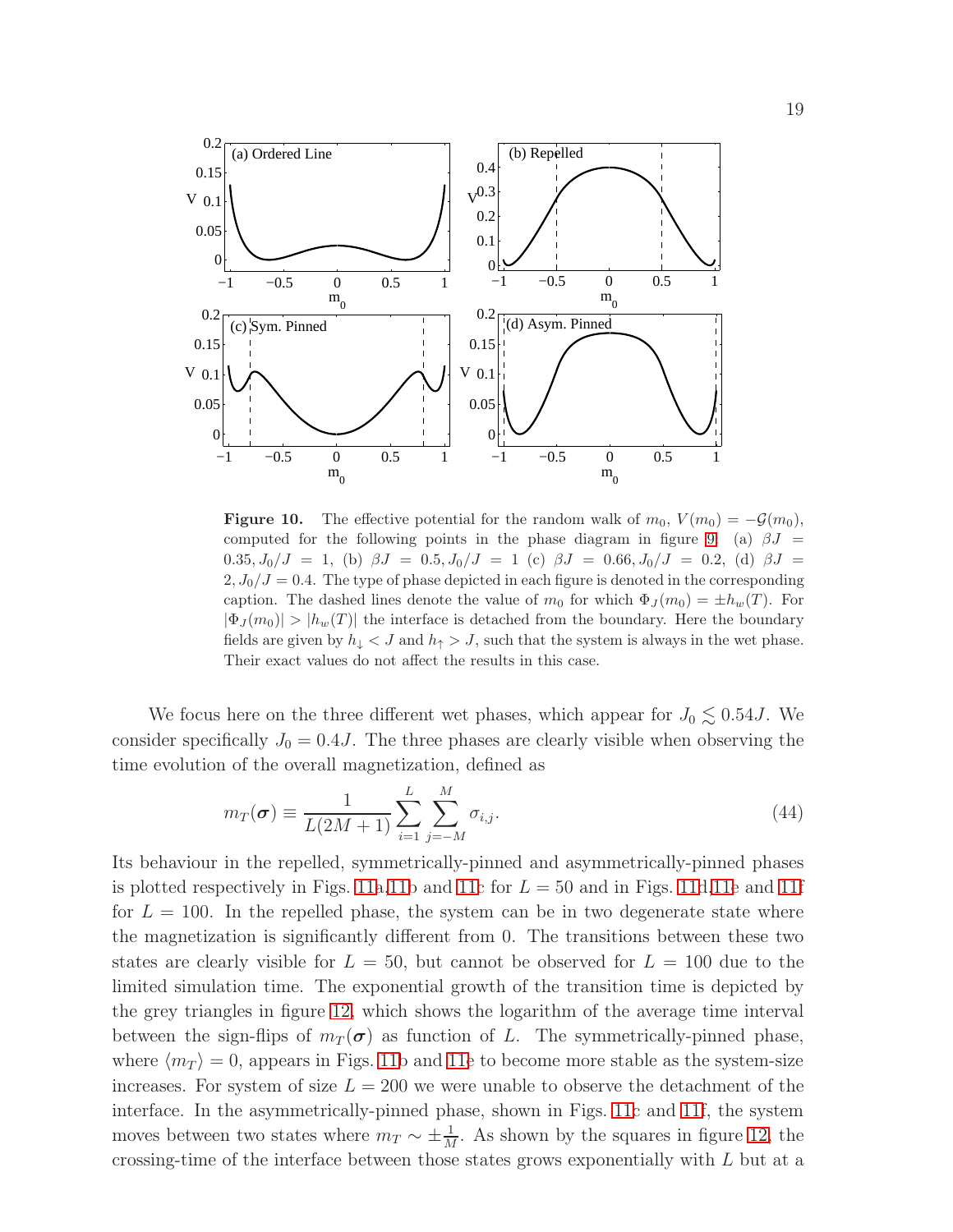

<span id="page-19-0"></span>Figure 11. The overall magnetization,  $m_t(\sigma)$ , measured in simulation as a function of  $\tau = t/L^2$  for  $p^{(Kw)} = 1000$ ,  $J_0 = J$ ,  $M = L$  and  $L = 50, 100$ . The values of L and  $\beta$ used is mentioned in the caption of each figure. The three columns represent the three different ordered phases observed in the theoretical calculation in figure [9.](#page-17-1)



<span id="page-19-1"></span>Figure 12. The logarithm of the transition time between the two degenerate ground state,  $\ln(\Delta t)$ , as a function of the system width, L, as measured for  $L = M$ ,  $p_{i,j}^{(\text{Gb})} = 1$ and  $p^{(Kw)} = 1000$ . The hollow triangles  $(\triangle)$  represent the repelled phase, observed for  $k_BT = 1.43$ , whereas the squares ( $\blacksquare$ ) represents the asymmetrically-pinned phase, observed at  $k_BT = 0.5$ . The dashed lines show the corresponding linear fits, with a slope of 0.072 in the pinned phase and a slope of 0.127 in the repelled phase.

smaller rate than that of the repelled phase.

The transitions between the various phases are examined in figure [13,](#page-20-0) which shows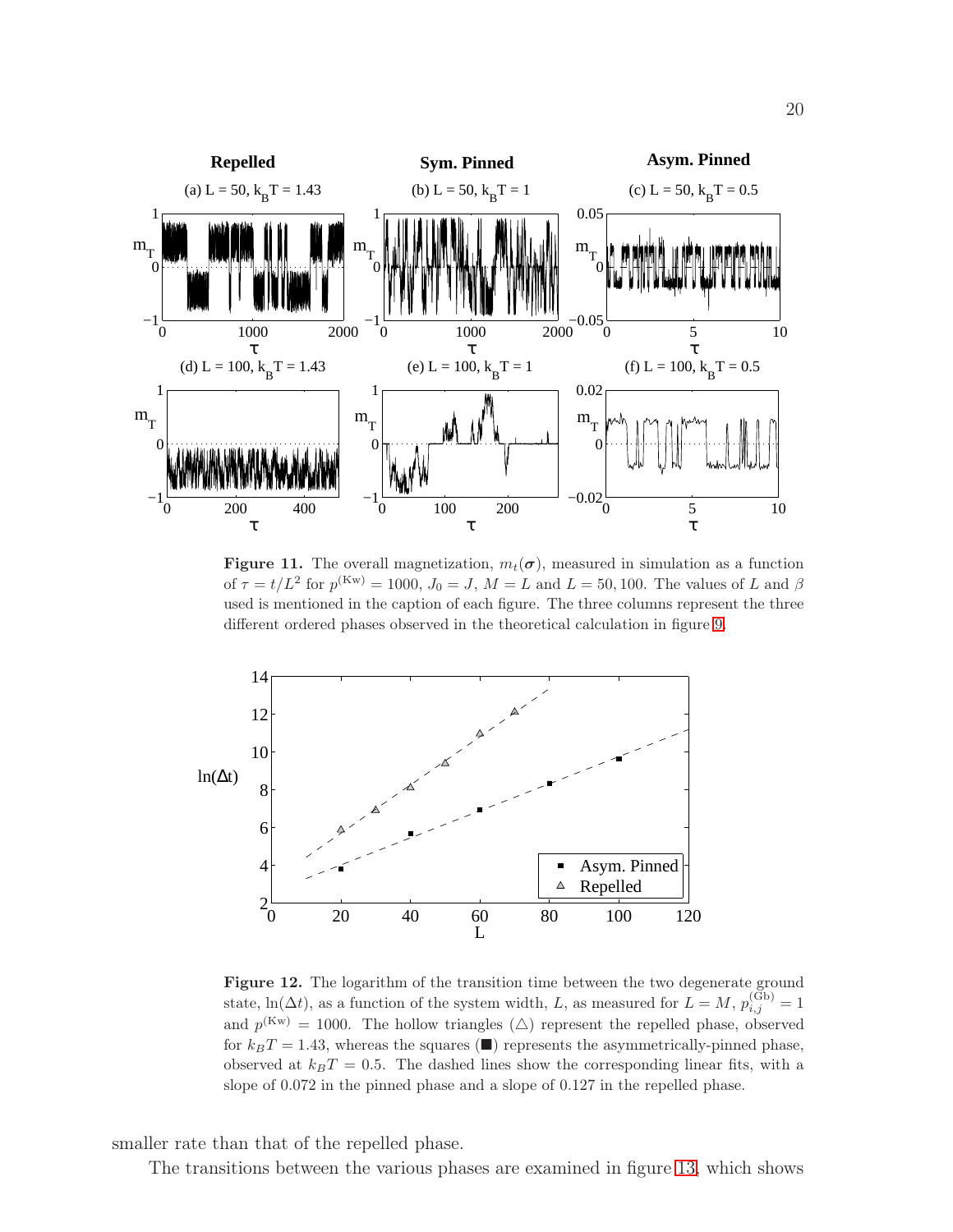

<span id="page-20-0"></span>Figure 13. Histogram of the total magnetization,  $|m_T|$ , and the magnetization on the central ring,  $|m_0|$ , as a function of the temperature. The data was measured for  $L = M = 30, p_{i,j}^{(\text{Gb})} = 1$  and  $p^{(\text{Kw})} = 1000$ . Darker colours correspond for higher probability. The different phases as obtained in the limit of fast driven and slow spins flips on the central rings as denoted on the graph (OL for ordered line, R for repelled, SP for symmetrically-pinned AP for asymmetrically-pinned). The histogram of  $m<sub>T</sub>$  is smoothen over to a scale of 1/M.

the histogram of the absolute value of the overall magnetization,  $|m_T(\sigma)|$ , and of the magnetization on the driven line,  $|m_0(\sigma)|$ . The histogram is measured for a relatively small system size,  $L = M = 30$ , for which the transition between the different metastable states could be observed. Above the Ising critical temperature  $(T_c \approx 2.269 k_B T)$  one finds a smooth transition into the ordered-line phase (OL) where  $|m_0|$  increases 0 whereas  $|m_T|$  is still relatively close to 0. Below it we find the repelled phase (R) where both  $|m_0|$  and  $|m_T|$  are large. At even lower temperatures there a coexistence of the repelled phase and the symmetrically-pinned (SP) phase, where  $|m_0| \approx 0$  and  $m_T \approx 0$ . As the temperature is further decreased, the pinned phase turns into an asymmetrically-pinned (AP) where  $|m_0| > 0$  and  $m_T \sim \frac{1}{M}$  $\frac{1}{M}$ . Finally at very low temperatures we find evidence for a reentrant transition into the repelled phase. For convenience, the state of the system at each phase is sketched in figure [14.](#page-21-1) These phases appear more or less at the temperatures calculated for fast drive and slow spin flips on the driven line. These theoretical transition points are denoted by the dashed lines in figure [13.](#page-20-0)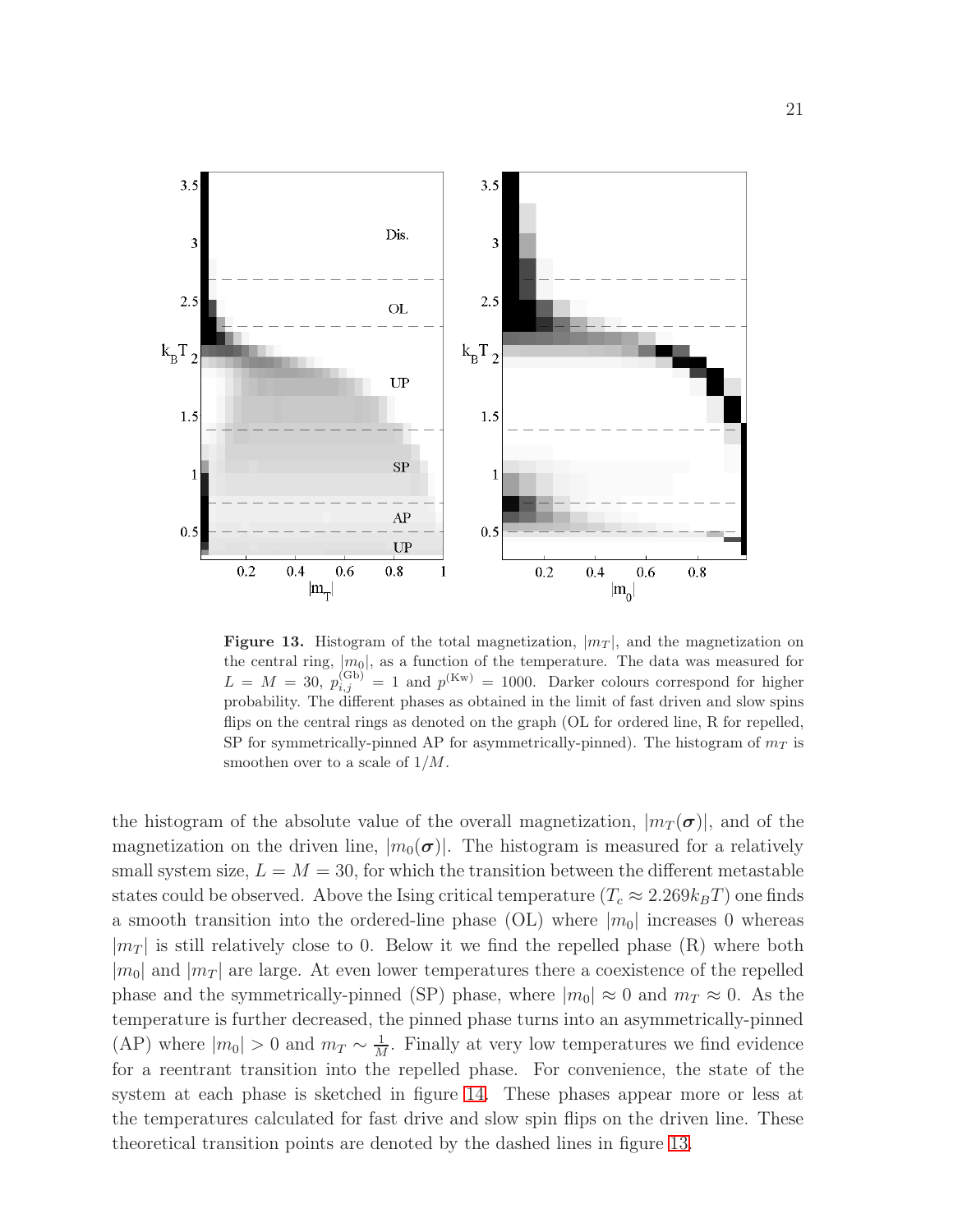

<span id="page-21-1"></span>Figure 14. Sketch of the different phases shown in figure [13.](#page-20-0) The state of the system is sketched in boxes that signify a typical spin state in the cylinder, where light, dark gray and white denote the plus phase, minus phases and disordered phase, respectively.

### <span id="page-21-0"></span>5. Conclusions

We studied the Ising model on a cylinder with Glauber dynamics in the bulk and biased Kawasaki dynamics in the central ring of the cylinder. The purpose of this study is to analyze the effect of a localized drive on the properties of an interface between two coexisting phases.

In order to better understand the effect of the drive we considered a modified interaction strength within the central ring,  $J_0$ , as well as analyzed the properties of the corresponding equilibrium model (where the drive is turned off). The equilibrium model has been studied previously for  $J_0 < J$ , using an approximate RSOS description. The model exhibits in this case a symmetrically-pinned phase, where the interface is pinned to the central ring and fluctuates symmetrically around it. We complemented this study by considering the case of  $J_0 > J$ , where the interface is found to be repelled from the central ring.

The driven model is analyzed in a special limit of fast drive and slow spin flips on the central ring. Within this limit, the large deviation of the magnetization on the central ring,  $m_0$ , can be computed and the phase diagram of the model can be drawn. The driving field does not alter the critical temperature in this limit. Above the Ising critical temperature, the system exhibits a second order phase transition between a phase where the bulk is disordered and  $m_0 = 0$ , and a phase where the bulk is disordered but  $m_0 \neq 0$ . Below the critical temperature the system exhibits three different ordered phases: a repelled phase, where the interfaces is at a macroscopic distance from the central ring, a symmetrically-pinned phase, with  $m_0 = 0$ , and an asymmetrically-pinned phase, where the interface is at a microscopic distance from the central ring and thus  $m_0 \neq 0.$ 

The repelled phase is found to be more stable in the driven model in the sense that the time it takes interface to cross the central ring increases exponentially with the circumference of the cylinder,  $L$ . This is in contrast with the equilibrium model with  $J_0 > J$ , where the crossing-time grows polynomially with L and the height of the cylinder, M. The strong repulsion of the interface in the driven case appears to be due to long-range correlation induced by the drive.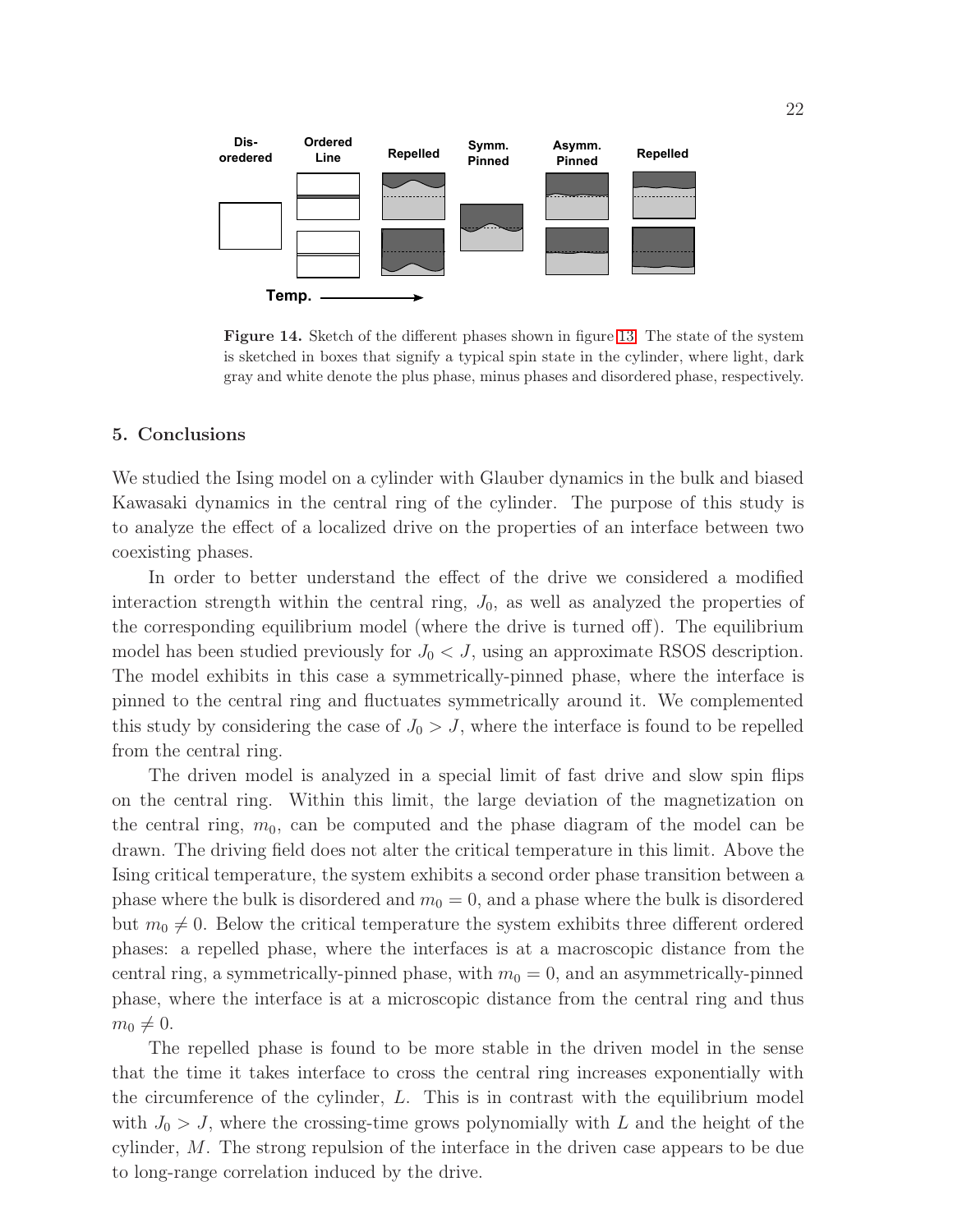The asymmetrically-pinned phase, which was found only in the driven model, was observed also in the magnetization-conserving variant of our model in [\[31\]](#page-28-5). In this case the model can be studied analytically in the limit of strong drive, slow spin-exchanges with the central ring and low temperature. In the low temperature limit the authors have found only asymmetrically-pinned phase, in contrast to the repelled phase we find in the non-conserving model. In the present study we are able go beyond the low temperature limit and draw the full phase diagram of the model. The finite temperature analysis gives a better insight into the fluctuations of the interface in the asymmetrically-pinned phase.

We test our observation numerically by simulating a finite system. When considering relatively fast drive, one finds the evidence for the different phases found analytically in the limit of fast drive and slow spin flips in the central ring.

### Acknowledgments

We thank A. Bar, O. Hirschberg and T. Sadhu for helpful discussions. The support of the Israel Science Foundation (ISF) and of the Minerva Foundation with funding from the Federal German Ministry for Education and Research is gratefully acknowledged. We also thank the Galileo Galilei Institute for Theoretical Physics for the hospitality and the INFN for partial support during the completion of this work.

# <span id="page-22-0"></span>Appendix A. Solution of the Ising model on a cylinder with two boundary fields

In this appendix we present a generalization of the solution of the Ising model on a cylinder, derived in [\[26\]](#page-28-0) for the case of a single boundary field, to the case two boundary fields. Since the two derivations are relatively similar, we refrain from repeating many of the details presented in [\[26](#page-28-0)] and simply emphasize the differences between the two cases.

The partition function of the Ising model is given

$$
Z = \sum_{\sigma} e^{-\beta H[\sigma]},\tag{A.1}
$$

where the Hamiltonian is defined for a system of size  $L \times (2M + 1)$  as

$$
H[\boldsymbol{\sigma}] = -J \sum_{i=1}^{L} \sum_{j=-M}^{M-1} (\sigma_{i,j} \sigma_{i,j+1} + \sigma_{i,j} \sigma_{i+1,j}) + \sum_{i=1}^{L} (h_{\downarrow} \sigma_{i,-M} + h_{\uparrow} \sigma_{i,M}).
$$
 (A.2)

The first step in the computation of  $Z$  is to write it in the following form:

<span id="page-22-1"></span>
$$
Z = \cosh^{4LM}(\beta J) \cosh^L(\beta h_{\uparrow}) \cosh^L(\beta h_{\downarrow})
$$
\n
$$
\times \sum_{\sigma} \prod_{i=1}^L \prod_{j=-M}^{M-1} [(1 + z_j \sigma_{i,j} \sigma_{i,j+1}) (1 + \sigma_{i,j} \sigma_{i+1,j})] \prod_{i=1}^L [(1 + z_j \sigma_{i,-M}) (1 + z_j \sigma_{i,M})].
$$
\n(A.3)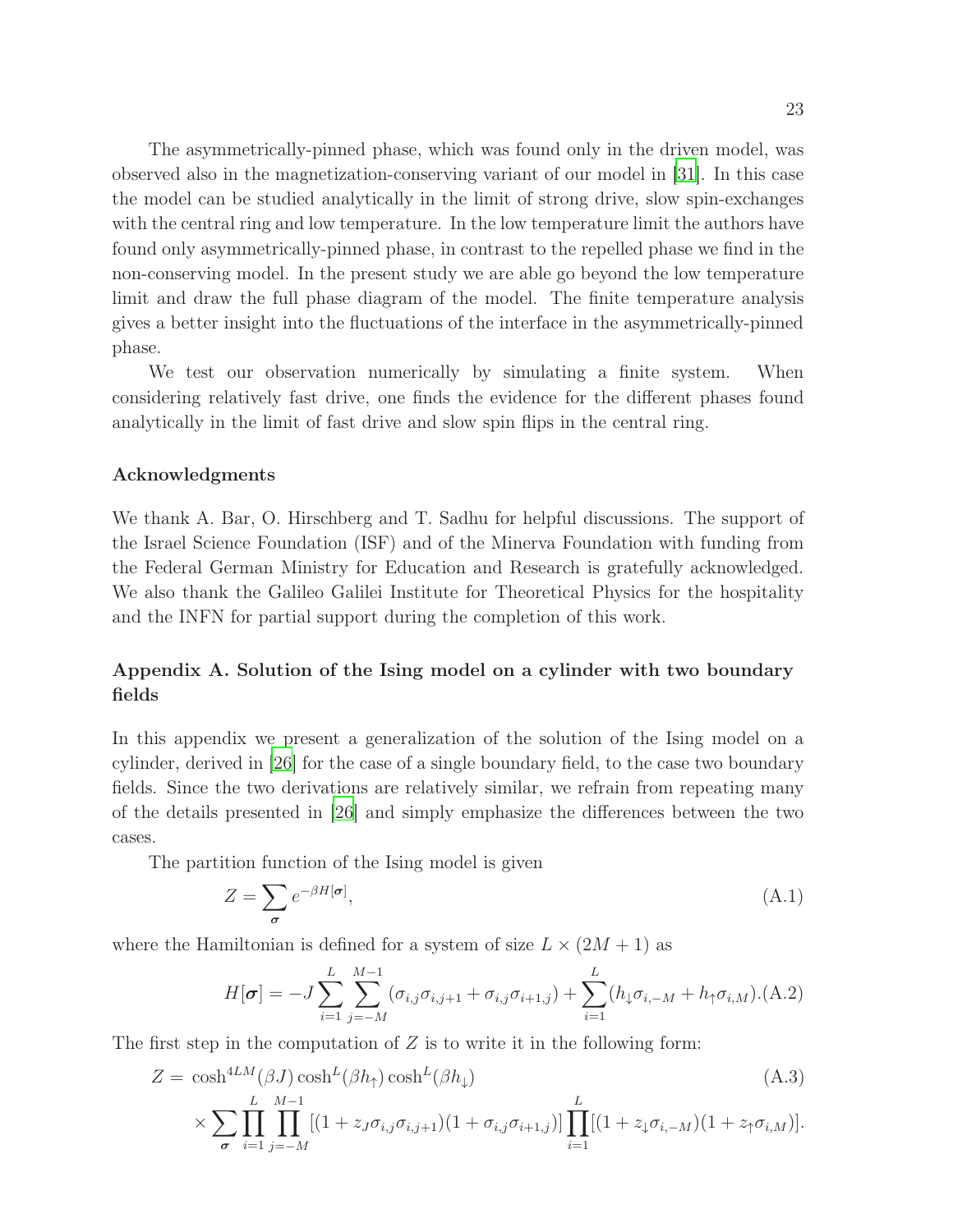

<span id="page-23-0"></span>**Figure A1.** Inset (a): the square lattice used in the partition sum in  $(A.7)$  is computed. The sum is over all the spanning graphs with weight of each graph is the product of edge weights, denoted in the graph. Inset (b): the mapping of each vertex in (a) into a four-vector, used in [\(A.8\)](#page-24-1).

where

$$
z_J = \tanh(\beta J),
$$
  $z_{\downarrow} = \tanh(\beta h_{\downarrow}),$   $z_{\uparrow} = \tanh(\beta h_{\uparrow}).$  (A.4)

The sum in [\(A.3\)](#page-22-1) can be expressed in a graphical form as

<span id="page-23-1"></span>
$$
Z = 2^{L(2M+1)} \cosh^{4LM}(\beta J) \cosh^L(\beta h_{\uparrow}) \cosh^L(\beta h_{\downarrow}) \sum_{p,q,r} z_j^p z_{\downarrow}^q z_{\downarrow}^r N_{p,q,r}, \quad (A.5)
$$

where  $N_{p,q,r}$  is the number of figures that can be drawn on the lattice in figure [A1a](#page-23-0) with p inner bonds (denoted by  $z_j$ ), q and r bonds connecting to the upper and lower lines respectively (denoted by  $z_{\downarrow}$  and  $z_{\uparrow}$ , respectively) and with every bond used at most once.

Following the derivation in [\[26](#page-28-0)] the sum in [\(A.5\)](#page-23-1) can be performed by counting all the spanning graphs in a corresponding directed graph obtained as follows: Every vertex in figure [A1a](#page-23-0) is mapped into four vertices according to figure [A1b](#page-23-0), where  $a, b, c, d$  denote a general number which can be either  $z_J, z_\downarrow$  or  $z_\uparrow$ . Single directed bonds in figure [A1b](#page-23-0) can be drawn only in the stated direction and their weight is written above them. The weight of the double bonds in figure [A1b](#page-23-0) is 1 when drawn in the direction of the arrow and −1 otherwise. The weights of the directed graph is the product of weights of all the bonds. This directed graph can be repressed by an adjacency matrix, A, whose dimension is  $4L(2M+3) \times 4L(2M+3)$  and whose entries contain the weight of the bonds. For the sake of brevity we refrain from writing the form of the matrix explicitly. Its form for the case of a single boundary field can be found in Eq. VI.2.6 in [\[26\]](#page-28-0).

As discussed in [\[26\]](#page-28-0), the partition function can be written in terms of the Pfaffian of the adjacency matrix as

$$
Z = 2^{L(2M+1)-1} \cosh^{4ML}(\beta J) \cosh^L(\beta h_{\uparrow}) \cosh^L(\beta h_{\downarrow}) \text{Pf}A. \tag{A.6}
$$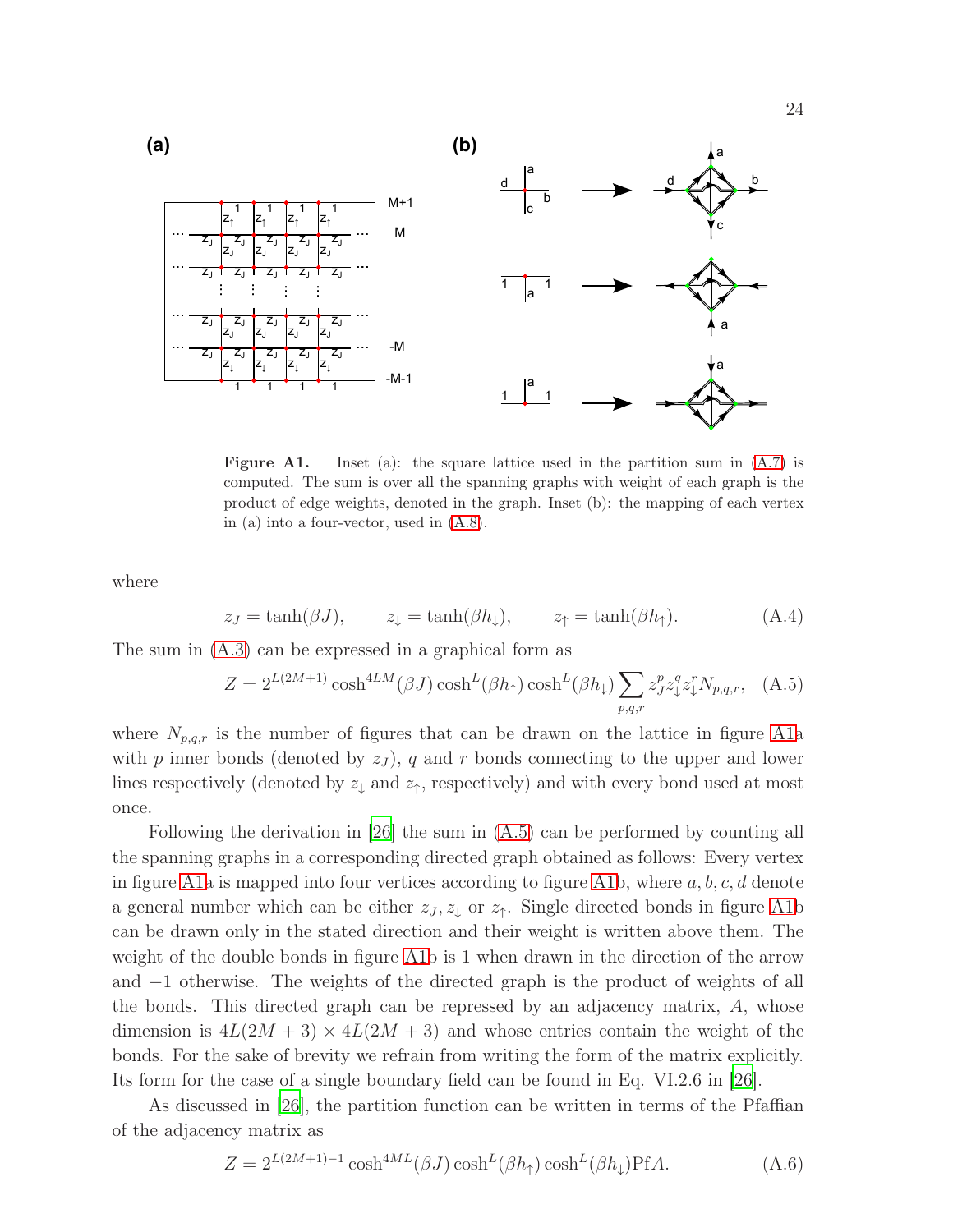Using the properties of the Pfaffian operator, whereby  $(PfA)^2 = \det A$  (proven in Sec. IV.2 of [\[26](#page-28-0)]), one can write the partition function as

<span id="page-24-0"></span>
$$
Z^2 = 2^{2L(2M+1)-2} \cosh^{8ML}(\beta J) \cosh^{2L}(\beta h_{\uparrow}) \cosh^{2L}(\beta h_{\downarrow}) \det A. \tag{A.7}
$$

In [\[26\]](#page-28-0) the fact that A is nearly cyclic in the horizontal direction is used in order to write  $\det A$  as a product over matrices that represent only a vertical slice of the lattice. This transformation and an additional one, where the left and right sites in every quadruplet in figure [A1b](#page-23-0) are removed as well, can be performed here by following the derivation presented in Sec. VI.3 of [\[26\]](#page-28-0). Due to their length we omit the algebraic manipulation and write down the final result:

<span id="page-24-1"></span>
$$
\det A = \prod_{n=1}^{L} \left[ |1 + e^{i\theta_n}|^2 |1 + z_J|^{2M+1} \det \varrho(\theta_n) \right]
$$
(A.8)

where

$$
\theta_n = \frac{\pi (2n - 1)}{L}.\tag{A.9}
$$

Here  $\rho(\theta)$  denotes a  $(4M + 4) \times (4M + 4)$  matrix given by

<span id="page-24-2"></span>̺(θ) = −c 0 0 c z<sup>↓</sup> −z<sup>↓</sup> −a b −b a z<sup>J</sup> z<sup>J</sup> −a b −b a z<sup>J</sup> −z<sup>J</sup> . . . . . . −a b b a −z<sup>↑</sup> z<sup>↑</sup> c 0 0 −c , (A.10)

where

$$
a = \frac{2iz_J \sin \theta}{|1 + z_J e^{i\theta}|^2}, \qquad b = \frac{1 - z_J^2}{|1 + z_J e^{i\theta}|^2}, \qquad c = \frac{2i \sin \theta}{|1 + z_J e^{i\theta}|^2}.
$$
 (A.11)

Each pair of row and column represent the up and down sites in a single vertical slice of the directed graph. In [\[26\]](#page-28-0) the same form of  $\rho(\theta)$  was obtained, excluding the last two rows and columns which result in the present case from the interaction of the spins with the lower boundary field.

In the following we evaluate det  $\varrho(\theta)$  and demonstrate that the additional rows and columns in [\(A.10\)](#page-24-2) yield the free energy term of the lower boundary which is identical to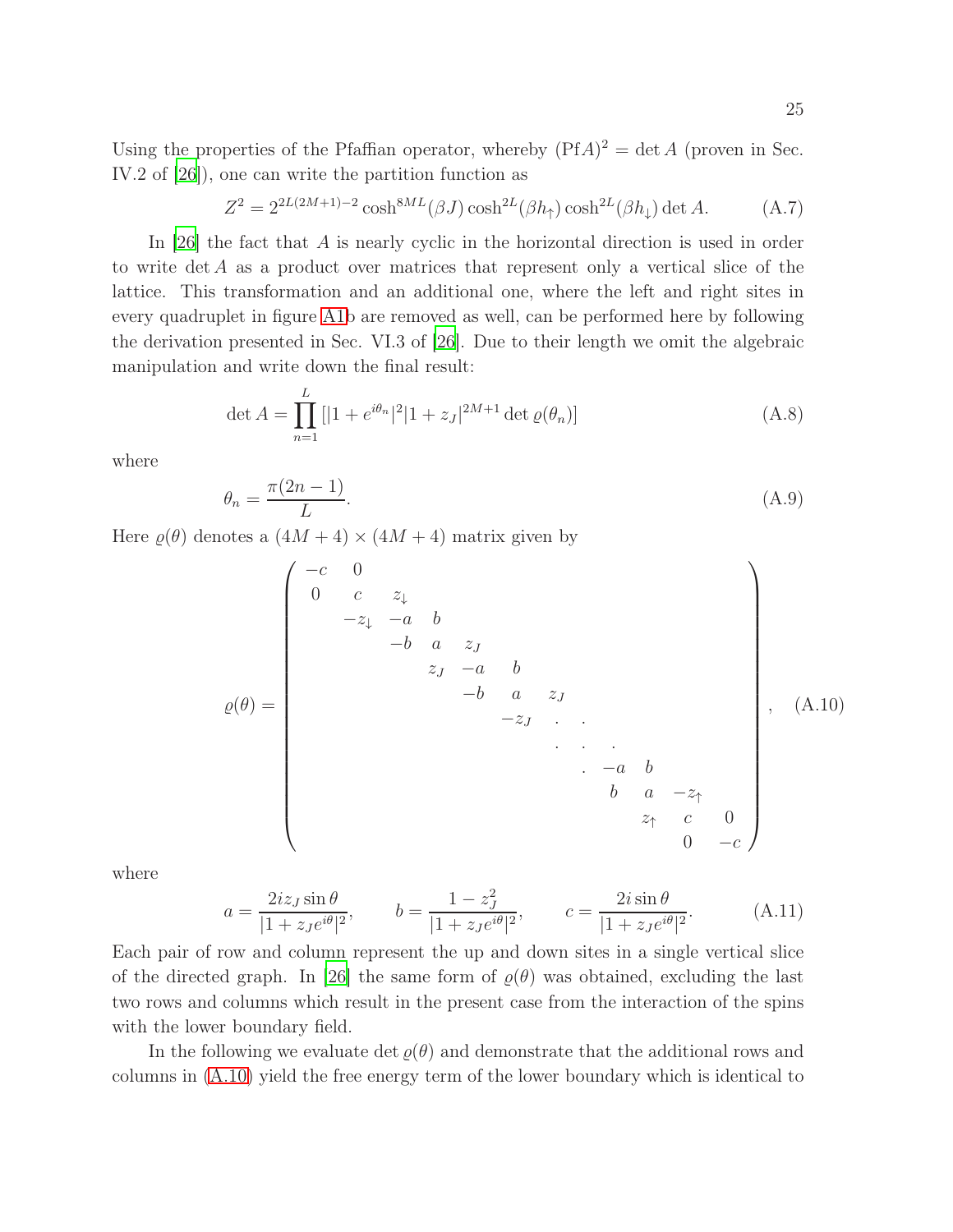that obtained in [\[26](#page-28-0)] for case of a the single boundary field. Computing the determinant of tri-diagonal matrices of the form,

$$
f_n = \begin{vmatrix} a_1 & b_1 \\ c_1 & a_2 & b_2 \\ & c_2 & \cdots & \ddots \\ & & \ddots & \ddots & b_{n-1} \\ & & & c_{n-1} & a_n \end{vmatrix},
$$
 (A.12)

can be done by the following recursive relation:

$$
f_n = a_n f_{n-1} - c_{n-1} b_{n-1} f_{n-2}, \tag{A.13}
$$

where  $f_0 = 1$  and  $f_{-1} = 0$ . Since in the bulk of the matrix  $\varrho(\theta)$  repeats itself every two rows, i.e.  $a_{n+2} = a_n, b_{n+2} = b_n, c_{n+2} = c_n$ , it is useful to express the recursive relations of  $f_n$  and  $f_{n-1}$  as

<span id="page-25-0"></span>
$$
\begin{pmatrix} f_n \\ f_{n-1} \end{pmatrix} = \begin{pmatrix} a_n a_{n-1} - c_{n-1} b_{n-1} & -a_n c_{n-2} b_{n-2} \\ a_{n-1} & -c_{n-2} b_{n-2} \end{pmatrix} \begin{pmatrix} f_{n-2} \\ f_{n-3} \end{pmatrix}
$$
 (A.14)

For the analysis of det  $\varrho(\theta)$  we denoted by  $\mathcal{R}_n$  and  $\mathcal{D}_n$  the determinants of the submatrices of  $\rho(\theta)$  with the first  $2n+2$  and  $2n+1$  identical to those in [\(A.10\)](#page-24-2), respectively.

Eqations [\(A.10\)](#page-24-2) and [\(A.14\)](#page-25-0) imply that for  $n > 1$ 

<span id="page-25-1"></span>
$$
\begin{pmatrix} \mathcal{R}_n \\ z_J \mathcal{D}_n \end{pmatrix} = \begin{pmatrix} -a^2 + b^2 & a z_J \\ -a z_J & z_J^2 \end{pmatrix} \begin{pmatrix} \mathcal{D}_{n-1} \\ z_J \mathcal{D}_{n-1} \end{pmatrix}.
$$
 (A.15)

For  $n = 1$  one obtains a different equation, given by

$$
\begin{pmatrix} \mathcal{R}_1 \\ z_J \mathcal{D}_1 \end{pmatrix} = \begin{pmatrix} -a^2 + b^2 & a z_J \\ -a z_J & z_J^2 \end{pmatrix} \begin{pmatrix} \mathcal{R}_0 \\ z_J^{-1} z_\downarrow^2 \mathcal{D}_0 \end{pmatrix}
$$
 (A.16)

where  $\mathcal{R}_0 = -c^2$  and  $\mathcal{D}_0 = -c$ . For reasons that will be clear below it is more useful to express the above equation as

$$
\begin{pmatrix} R_0 \\ z_J^{-1} z_\downarrow^2 \mathcal{D}_0 \end{pmatrix} = \begin{pmatrix} -c^2 \\ -z_J^{-1} z_\downarrow^2 c \end{pmatrix} = \begin{pmatrix} -c^2 & cz_J \\ -cz_J^{-1} z_\downarrow^2 & z_\downarrow^2 \end{pmatrix} \begin{pmatrix} 1 \\ 0 \end{pmatrix}.
$$
 (A.17)

The recursion relation for the last two rows and columns of  $\varrho(\theta)$  yields its determinant, given by

<span id="page-25-2"></span>
$$
\begin{pmatrix} \det \varrho(\theta) \\ z_J \det \varrho'(\theta) \end{pmatrix} = \begin{pmatrix} -c^2 & -cz^{-1}z_\uparrow^2 \\ cz & z_\uparrow^2 \end{pmatrix} \begin{pmatrix} \mathcal{R}_{2M} \\ z\mathcal{D}_{2M} \end{pmatrix},
$$
(A.18)

where  $\varrho'(\theta)$  is the matrix in [\(A.14\)](#page-25-0) with the last row and column removed. Eqations  $(A.15)$ - $(A.18)$  yield the following expression for det  $\varrho(\theta)$ :

$$
\det \varrho(\theta) = \begin{pmatrix} 1 \\ 0 \end{pmatrix}^T \begin{pmatrix} -c^2 & -cz^{-1}z_{\uparrow}^2 \\ cz & z_{\uparrow}^2 \end{pmatrix} \begin{pmatrix} \mathcal{R}_{2M} \\ z\mathcal{D}_{2M} \end{pmatrix}
$$
\n
$$
= \begin{pmatrix} 1 \\ 0 \end{pmatrix}^T \begin{pmatrix} -c^2 & -cz^{-1}z_{\uparrow}^2 \\ cz_J & z_{\uparrow}^2 \end{pmatrix} \begin{pmatrix} -a^2 + b^2 & az_J \\ -az_J & z_J^2 \end{pmatrix}^{2M} \begin{pmatrix} -c^2 & cz_J \\ -cz_J^{-1}z_{\downarrow}^2 & z_{\downarrow}^2 \end{pmatrix} \begin{pmatrix} 1 \\ 0 \end{pmatrix}.
$$
\n(A.19)

.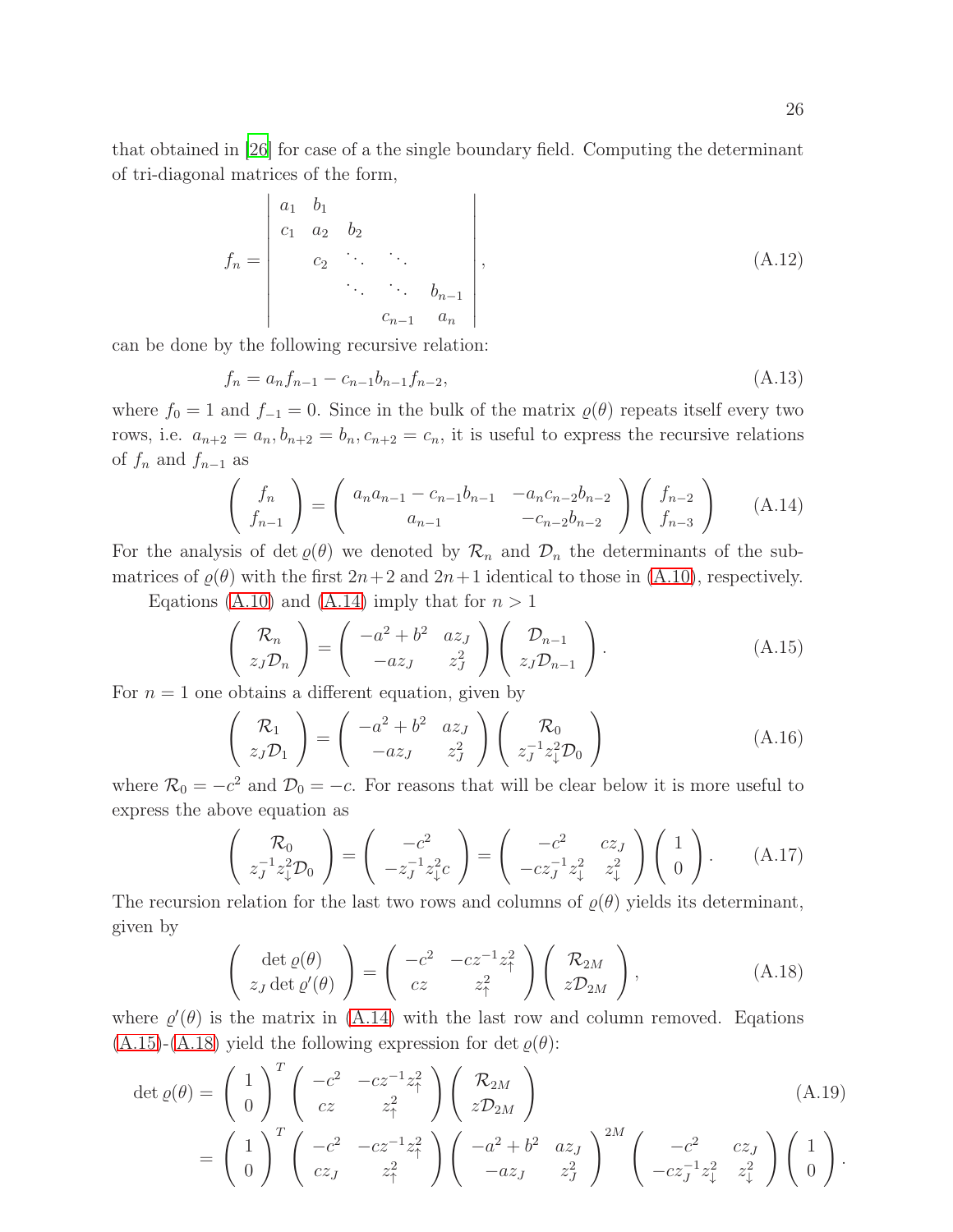### REFERENCES 27

As in the standard transfer matrix method, the above equation can be expressed in terms of the eigenvalues and eigenvectors of the matrix in [\(A.15\)](#page-25-1), denoted by  $\lambda_1, \lambda_2$  and  $\mathbf{v}_1$  and  $\mathbf{v}_2$ , yielding

<span id="page-26-3"></span>
$$
\det \varrho(\theta) = \sum_{k=1,2} \left[ \left( \begin{array}{c} 1 \\ 0 \end{array} \right)^T \left( \begin{array}{cc} -c^2 & -cz^{-1}z_1^2 \\ cz_J & z_1^2 \end{array} \right) v_k \right] \lambda^{2M} \left[ v_k^T \left( \begin{array}{cc} -c^2 & cz_J \\ -cz_J^{-1}z_\downarrow^2 & z_\downarrow^2 \end{array} \right) \left( \begin{array}{c} 1 \\ 0 \end{array} \right) \right].
$$
 (A.20)

In [\[26](#page-28-0)], due to the absence of the upper magnetic field,  $\det \varrho(\theta)$  is given by  $(A.20)$ with the first square brackets omitted. Inserting this back into Eqs.  $(A.7)-(A.8)$  $(A.7)-(A.8)$  is shown in [\[26\]](#page-28-0) to yield

$$
-\frac{1}{\beta}\ln Z = 4L(2M+1)F + L\mathcal{F}_0 + L\mathcal{F}(h_\downarrow) + \mathcal{O}(1),\tag{A.21}
$$

where  $F$  is given in [\(6\)](#page-5-2),

$$
\mathcal{F}(h) = -\frac{1}{\beta} \Big\{ \ln[\cosh(\beta h)] + \frac{1}{4\pi} \int_{-\pi}^{\pi} d\theta \ln\left[1 - \frac{z_h |1 + e^{i\theta}|^2}{z_J(1 + z_J^2 + 2z_J \cos \theta) - (1 - z_J^2)\alpha}\right] \Big\} (A.22)
$$

and  $\alpha$  is given in [\(7\)](#page-5-3). Since the two square brackets in [\(A.20\)](#page-26-3) have the same structure, it is clear that the first square bracket would yield the same free energy, yielding in the two-boundary-fields case the following free energy:

$$
-\frac{1}{\beta}\ln Z = 4L(2M+1)F + 2L\mathcal{F}_0 + L\mathcal{F}(h_\downarrow) + L\mathcal{F}(h_\uparrow) + \mathcal{O}(1). \tag{A.23}
$$

### References

- <span id="page-26-0"></span>[1] DE Sullivan. Wetting transitions and multilayer adsorption at fluid interfaces. Fluid interfacial phenomena, page 45, 1986.
- <span id="page-26-1"></span>[2] Kurt Binder, David Landau, and Marcus Müller. Monte carlo studies of wetting, interface localization and capillary condensation. J. Stat. Phys., 110(3-6):1411– 1514, 2003.
- <span id="page-26-2"></span>[3] DB Abraham. Solvable model with a roughening transition for a planar ising ferromagnet. Phys. Rev. Lett., 44:1165–1168, 1980.
- [4] Michael E Fisher and Hisao Nakanishi. Scaling theory for the criticality of fluids between plates. J. Chem. Phys., 75(12):5857–5863, 1981.
- [5] Hisao Nakanishi and Michael E Fisher. Multicriticality of wetting, prewetting, and surface transitions. *Phys. Rev. Lett.*,  $49:1565-1568$ ,  $1982$ .
- [6] Hisao Nakanishi and Michael E Fisher. Critical point shifts in films. The Journal of chemical physics, 78(6):3279–3293, 1983.
- [7] K Binder, DP Landau, and DM Kroll. Critical wetting with short-range forces: is mean-field theory valid? Phys. Rev. Lett.,  $56(21):2272$ , 1986.
- [8] DB Abraham and ER Smith. An exactly solved model with a wetting transition. J. Stat. Phys., 43(3-4):621–643, 1986.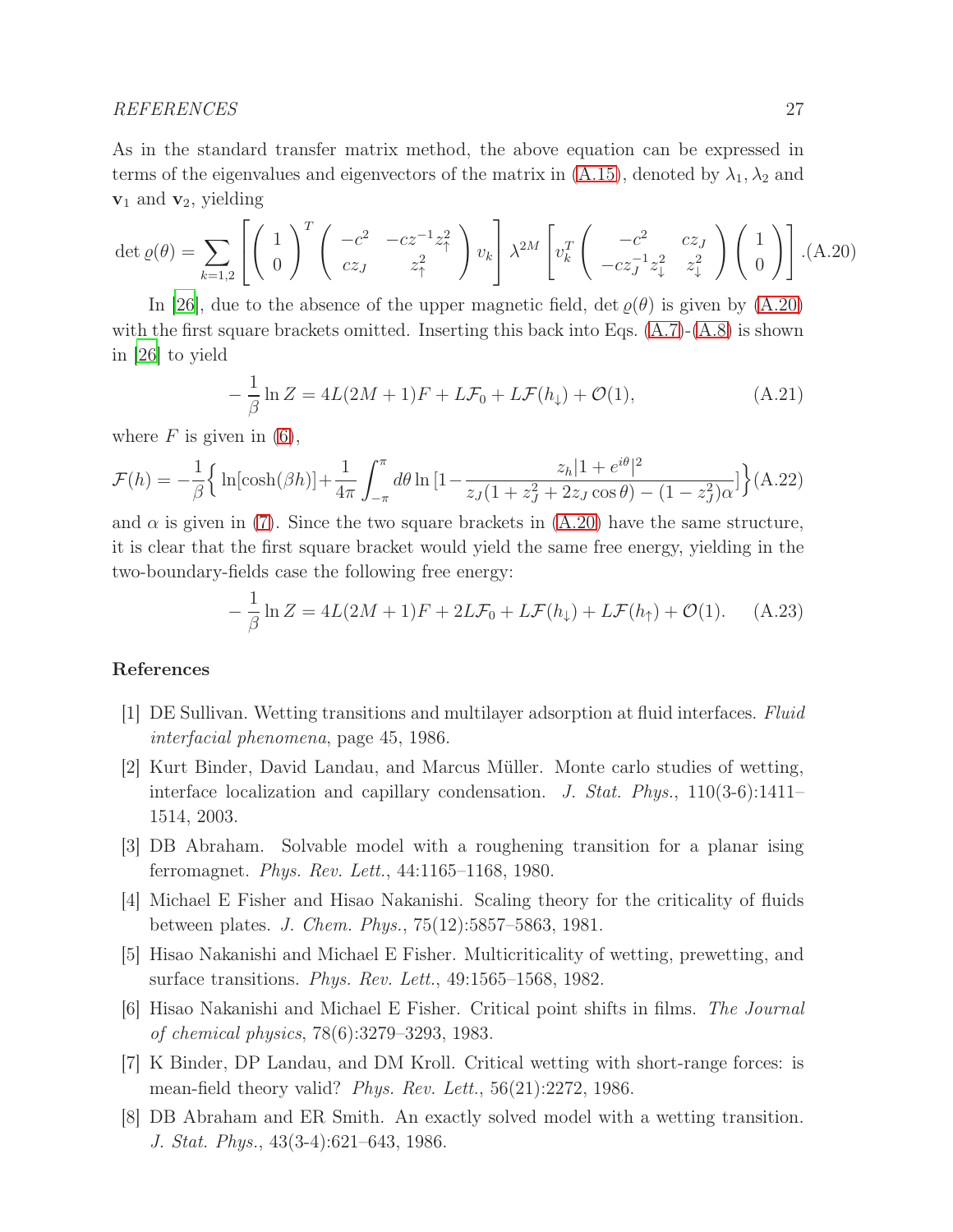- [9] K Binder and DP Landau. Wetting and layering in the nearest-neighbor simplecubic ising lattice: A monte carlo investigation. Phys. Rev. B, 37(4):1745, 1988.
- [10] K Binder, DP Landau, and S Wansleben. Wetting transitions near the bulk critical point: Monte carlo simulations for the ising model. Phys. Rev. B, 40(10):6971, 1989.
- [11] EV Albano, K Binder, Dieter W Heermann, and W Paul. Adsorption on stepped surfaces: a monte carlo simulation. Surface science,  $223(1):151-178$ , 1989.
- [12] EV Albano, K Binder, DW Heermann, and W Paul. Critical wetting in the square ising model with a boundary field. J. Stat. Phys.,  $61(1-2):161-178$ , 1990.
- [13] AO Parry and R Evans. Influence of wetting on phase equilibria: A novel mechanism for critical-point shifts in films. Phys. Rev. Lett., 64(4):439, 1990.
- [14] AO Parry and R Evans. Novel phase behaviour of a confined fluid or ising magnet. Physica A, 181(3):250–296, 1992.
- [15] K Binder, DP Landau, and AM Ferrenberg. Character of the phase transition in thin ising films with competing walls. Phys. Rev. Lett., 74(2):298, 1995.
- [16] K Binder, DP Landau, and AM Ferrenberg. Thin ising films with competing walls: A monte carlo study. Phys. Rev. E, 51(4):2823, 1995.
- [17] K Binder, R Evans, DP Landau, and AM Ferrenberg. Interface localization transition in ising films with competing walls: Ginzburg criterion and crossover scaling. *Phys. Rev. E*, 53(5):5023, 1996.
- [18] A Maciol, J Stecki, et al. d= 2 ising strip with two surface fields solved using the transfer-matrix method. Phys. Rev. B, 54(2):1128, 1996.
- [19] A Maciolek. Magnetization profiles for a ising strip with opposite surface fields. J. Phys. A, 29(14):3837, 1996.
- [20] Enrico Carlon and Andrzej Drzewiński. Critical point shift in a fluid confined between opposing walls. *Phys. Rev. E*,  $57(3):2626$ , 1998.
- <span id="page-27-1"></span>[21] C-E Pfister and Yvan Velenik. Interface, surface tension and reentrant pinning transition in the 2d ising model. Communications in mathematical physics, 204(2):269–312, 1999.
- [22] EV Albano, K Binder, and W Paul. Monte carlo studies of d= 2 ising strips with long-range boundary fields. *Journal of Physics: Condensed Matter*, 12(12):2701, 2000.
- [23] A De Virgiliis, EV Albano, M Müller, and K Binder. Interfaces in the confined ising system with competing surface fields. Physica A, 352(2):477–497, 2005.
- [24] BJ Schulz, K Binder, and M Müller. First-order interface localization-delocalization transition in thin ising films using wang-landau sampling. Phys. Rev. E, 71(4):046705, 2005.
- <span id="page-27-0"></span>[25] Lijun Pang, DP Landau, and K Binder. Simulation evidence for nonlocal interface models: Two correlation lengths describe complete wetting. *Phys. Rev. Lett.*, 106(23):236102, 2011.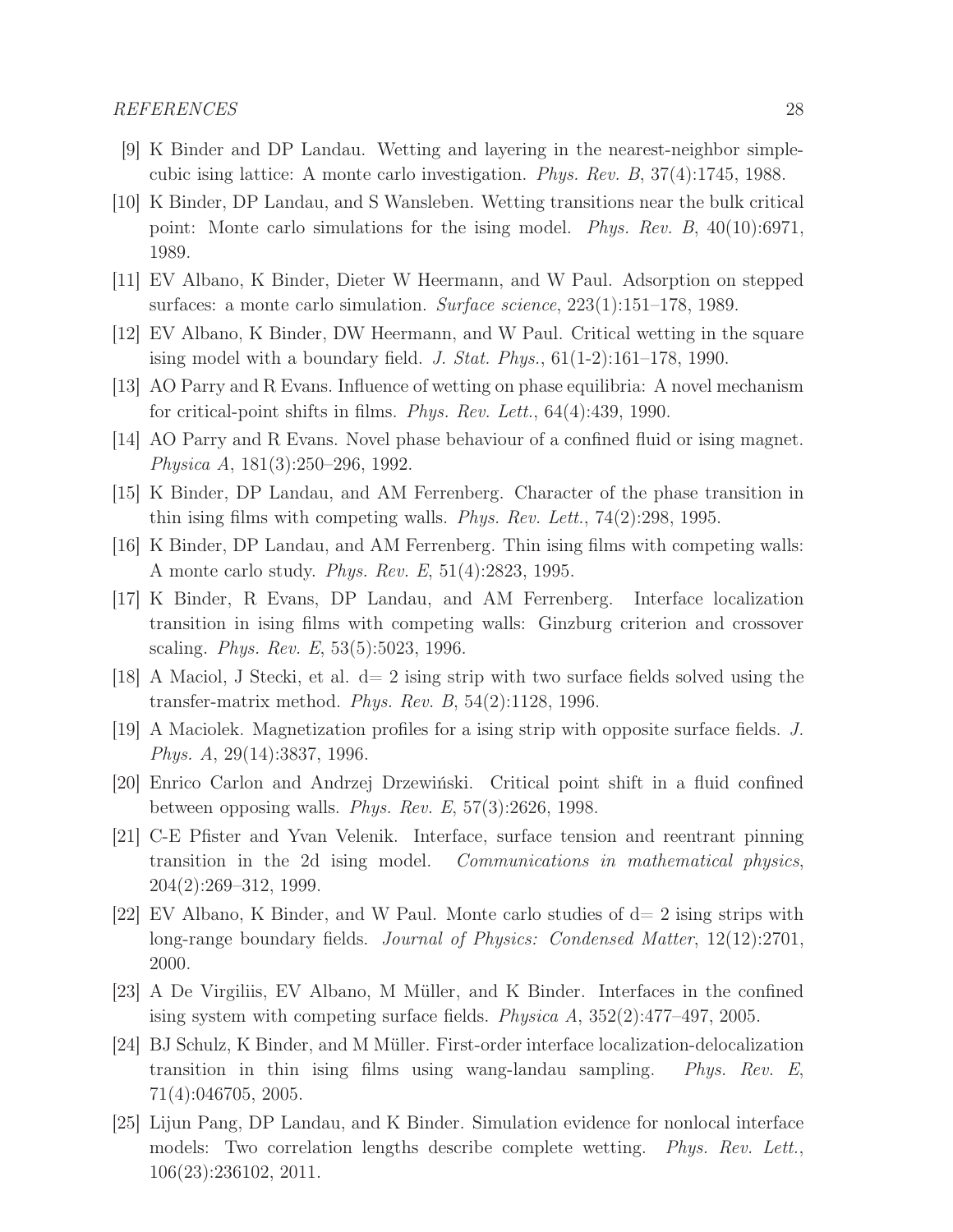- <span id="page-28-0"></span>[26] Barry M McCoy and Tai Tsun Wu. The Two-Dimensional Ising Model. Harvard University Press, 1973.
- <span id="page-28-1"></span>[27] DB Abraham and PJ Upton. Orientation dependence of surface critical phenomena in antiferromagnets: exact results in two dimensions. Phys. Rev. Lett.,  $85(12):2541$ , 2000.
- <span id="page-28-2"></span>[28] DB Abraham. Binding of a domain wall in the planar ising ferromagnet. J. Phys. A, 14(9):L369, 1981.
- <span id="page-28-3"></span>[29] J M J Van Leeuwen and H J Hilhorst. Pinning of a rough interface by an external potential. Physica A, 107(2):319–329, 1981.
- <span id="page-28-4"></span>[30] O. Cohen and D. Mukamel. Phase diagram and density large deviations of a nonconserving abc model. Phys. Rev. Lett., 108:060602, 2012.
- <span id="page-28-5"></span>[31] Tridib Sadhu, Zvi Shapira, and David Mukamel. Interface phase transition induced by a driven line in two dimensions. Phys. Rev. Lett.,  $109(13):130601$ ,  $2012$ .
- <span id="page-28-6"></span>[32] H Spohn. Long range correlations for stochastic lattice gases in a non-equilibrium steady state. J. Phys. A, 16:4275–4291, 1983.
- [33] P L Garrido, J L Lebowitz, C Maes, and H Spohn. Long-range correlations for conservative dynamics. Phys. Rev. A, 42(4):1954–1968, 1990.
- [34] J R Dorfman, T R Kirkpatrick, and J V Sengers. Generic long-range correlations in molecular fluids. Annu. Rev. Phys. Chem., 45(1):213–239, 1994.
- [35] R K P Zia and B Schmittmann. Statistical mechanics of driven diffusive systems. In C Domb and J L Lebowitz, editors, Phase Transitions and Critical Phenomena, volume 17. Academic Press, London, 1995.
- [36] B Schmittmann and R K P Zia. Phase transitions and critical phenomena. In C Domb and J L Lebowitz, editors, Statistical Mechanics of Driven Diffusive Systems, volume 17. Academic Press, London, 1995.
- [37] S Lepri, R Livi, and A Politi. Thermal conduction in classical low-dimensional lattices. Phys. Rep., 377(1):1–80, 2003.
- [38] J M Ortiz de Zárate and J V Sengers. On the physical origin of long-ranged fluctuations in fluids in thermal nonequilibrium states. J. Stat. Phys., 115:1341– 1359, 2004.
- <span id="page-28-8"></span>[39] B Derrida. Non-equilibrium steady states: fluctuations and large deviations of the density and of the current. J. Stat. Mech., 2007(07):P07023, 2007.
- [40] R A Blythe and M R Evans. Nonequilibrium steady states of matrix-product form: a solver's guide. J. Phys. A, 40(46):R333, 2007.
- [41] A Dhar. Heat transport in low-dimensional systems. Adv. Phys., 57(5):457–537, 2008.
- <span id="page-28-7"></span>[42] Tridib Sadhu, Satya N Majumdar, and David Mukamel. Long-range steady-state density profiles induced by localized drive. Phys. Rev. E, 84(5):051136, 2011.